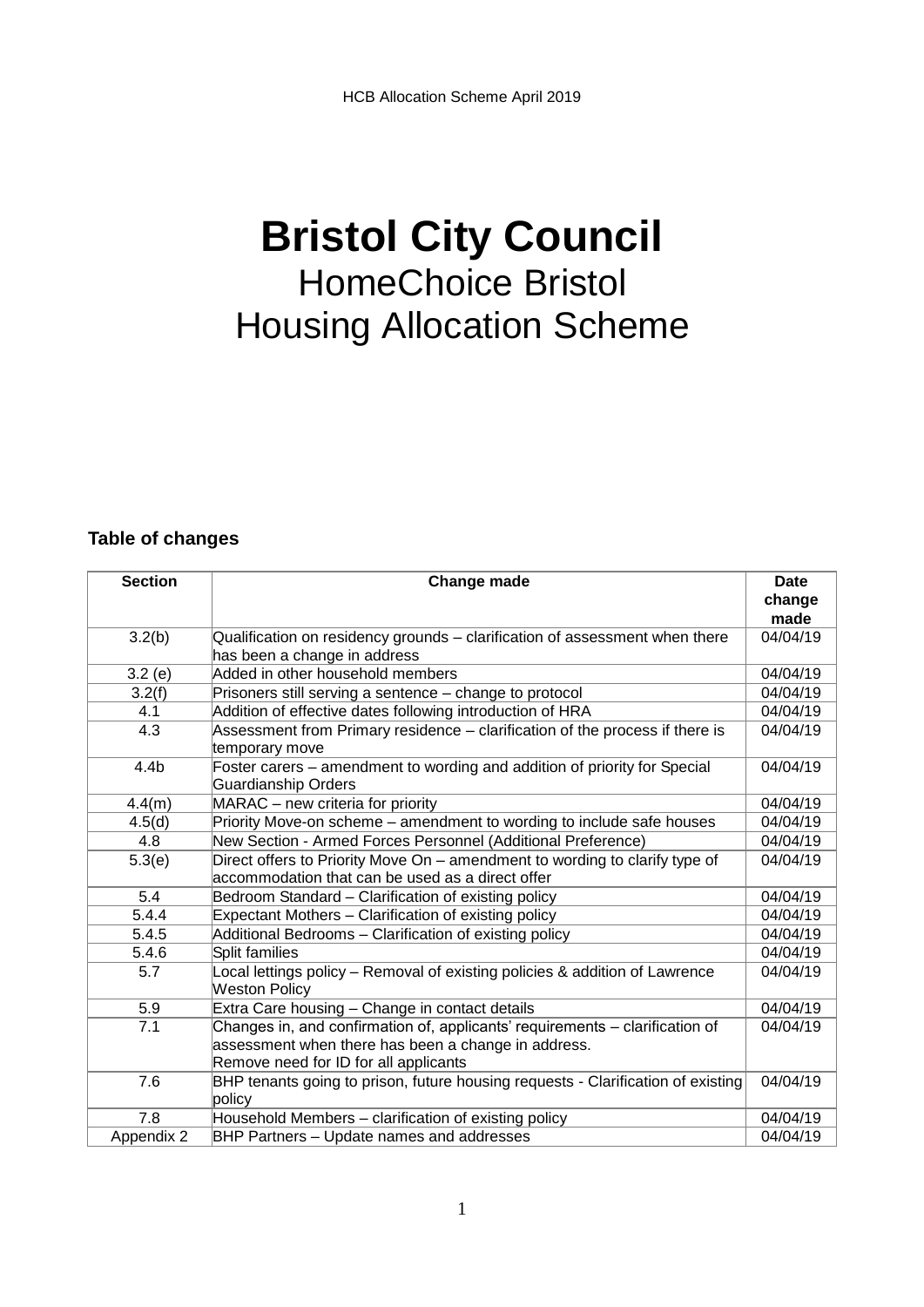# **CONTENTS**

| <b>Section</b><br>1 |            | Introduction and policy statement                                                                           | Page<br>4             |
|---------------------|------------|-------------------------------------------------------------------------------------------------------------|-----------------------|
|                     | 1.1<br>1.2 | Introduction<br>Policy statement                                                                            | 4<br>$\overline{4}$   |
| $\mathbf{2}$        |            | <b>Legal framework</b>                                                                                      | 5                     |
| 3                   |            | Allocations to eligible and qualifying persons                                                              | 6                     |
|                     | 3.1        | Eligibility on the housing register                                                                         | 6                     |
|                     | 3.2        | Qualification on the housing register                                                                       | 6                     |
|                     | 3.3<br>3.4 | Suspension from bidding<br><b>Exceptional circumstances</b>                                                 | 8<br>11               |
| 4                   |            |                                                                                                             |                       |
|                     | 4.1        | <b>Banding assessment</b><br>Assessment of housing need                                                     | 12<br>12 <sub>2</sub> |
|                     | 4.2        | Composite needs                                                                                             | 13                    |
|                     | 4.3        | Assessment from primary residence                                                                           | 13                    |
|                     | 4.4        | Band 1                                                                                                      | 14                    |
|                     | 4.5        | Band 2                                                                                                      | 15                    |
|                     | 4.6        | Band 3                                                                                                      | 17                    |
|                     | 4.7        | Band 4                                                                                                      | 18                    |
|                     | 4.8        | Armed forces personnel (additional preference)                                                              | 18                    |
| 5                   |            | <b>Allocations</b>                                                                                          | 20                    |
|                     | 5.1        | <b>Allocation process</b>                                                                                   | 20                    |
|                     | 5.2        | Exceptions to usual process                                                                                 | 20                    |
|                     | 5.3        | <b>Direct offers</b>                                                                                        | 21                    |
|                     | 5.4        | Bedroom standard                                                                                            | 22                    |
|                     | 5.5        | Bedroom entitlement                                                                                         | 23                    |
|                     | 5.6        | Letting restrictions                                                                                        | 25                    |
|                     | 5.7        | Local lettings policies                                                                                     | 25                    |
|                     | 5.8        | New build schemes                                                                                           | 25                    |
|                     | 5.9        | Extra care housing                                                                                          | 25                    |
| 6                   |            | <b>Monitoring applications</b>                                                                              | 26                    |
|                     | 6.1        | Applicants that do not bid                                                                                  | 26                    |
|                     | 6.2        | Applicants in bands 1 and 2 that are not made a successful                                                  | 26                    |
|                     |            | offer within 9 months                                                                                       |                       |
|                     | 6.3        | Applicants owed a homeless duty under section 193(2) of the<br>Housing Act 1996 (as amended) who do not bid | 26                    |
|                     | 6.4        | Applicants accepted on the Priority Move-On Scheme who do                                                   | 26                    |
|                     |            | not bid                                                                                                     |                       |
| 7                   |            | <b>Other banding policy</b>                                                                                 | 27                    |
|                     | 7.1        | Changes in, and confirmation of applicants' requirements                                                    | 27                    |
|                     | 7.2        | Right of review                                                                                             | 27                    |
|                     | 7.3        | Officers authorised to allocate council properties                                                          | 27                    |
|                     | 7.4        | Housing officer responsibilities                                                                            | 27                    |
|                     | 7.5        | Applications from Bristol City Council employees in tied<br>accommodation                                   | 28                    |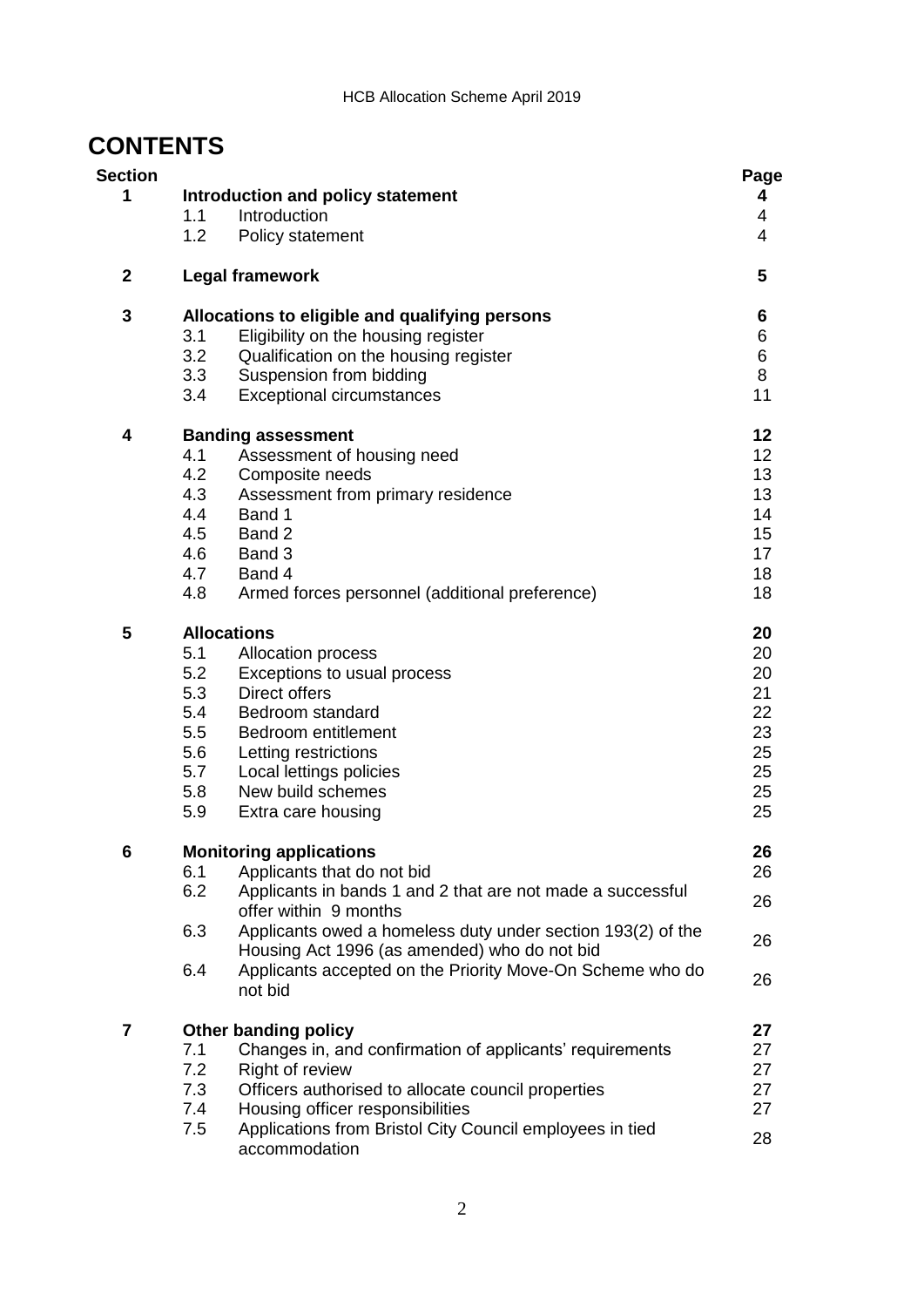#### HCB Allocation Scheme April 2019

| 31<br>33 |
|----------|
|          |
| 28<br>28 |
|          |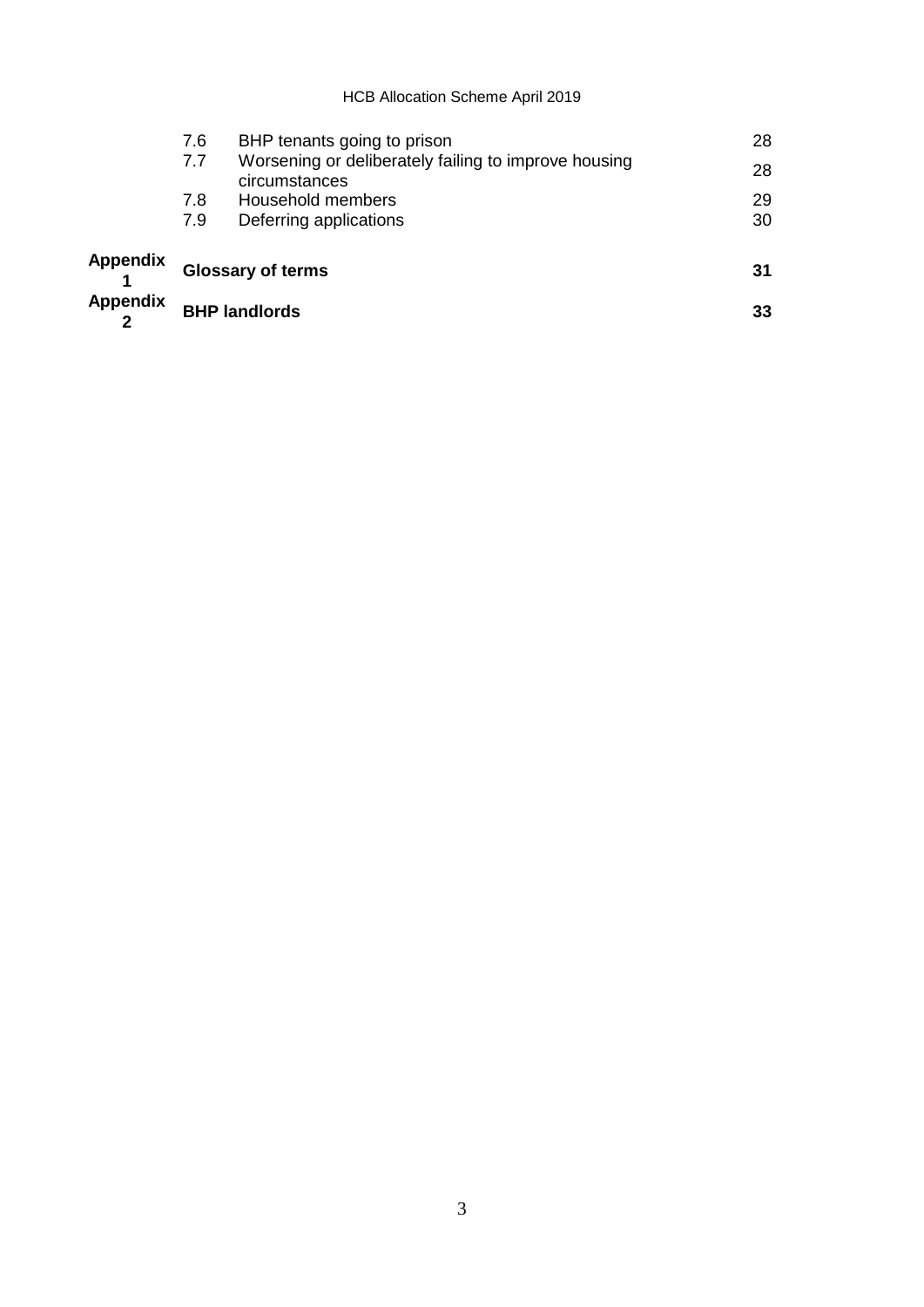# **1. Introduction and Policy statement**

### **Introduction**

- **1.1.1** This document, agreed by Cabinet on 1<sup>st</sup> April 2014 sets out the HomeChoice Bristol allocation scheme run by Bristol City Council in partnership with housing associations operating in the Bristol area. For the purposes of this policy the landlords in the partnership will be referred to as the Bristol Housing Partnership (BHP)
- **1.1.2** The policy explains who is eligible to be included on HomeChoice Bristol (HCB) and which groups of people will not qualify to be included on HCB
- **1.1.3** The policy also sets out the band within which an applicant will be assessed based on housing need.
- **1.1.4** A list of landlords that are part of this scheme can be found at Appendix 2

**1.1.5** A copy of the HomeChoice Bristol allocation scheme can be found at [www.homechoicebristol.co.uk](http://www.homechoicebristol.co.uk/) and can also be requested free of charge at the Bristol City Council Citizen Service Point at 100 Temple Street, Bristol, BS1 6AG

**1.1.6** Queries on the policies and practices detailed in this scheme, or any aspect of the provision of the rehousing service, can be directed to: Bristol City Council HomeChoice Bristol (TS), PO Box 3176, Bristol BS3 9FS

For further information on HomeChoice Bristol see [www.homechoicebristol.co.uk](http://www.homechoicebristol.co.uk/)

### **1.2 Policy statement**

This policy aims to:

- comply with the Council's statutory duties in Part 6 of the Housing Act 1996 as amended,
- make best use of the available affordable housing stock
- be clear, transparent and balanced and ensure reasonable preference is accorded,
- assess applications according to the applicant's needs; an application will not be treated less favourably on the grounds of age, disability, gender reassignment, marriage or civil partnership, pregnancy or maternity, race, religion or belief, sex or sexual orientation,
- provide a high quality service for all those in need of advice and assistance,
- ensure that vacant Council/Housing Association properties are relet as soon as possible,
- reduce the cost of homelessness and to reduce the use of emergency and temporary accommodation for homeless applicants,
- offer people the opportunity to express preferences about the housing accommodation to be allocated to them, by allowing them to bid for properties that match their needs,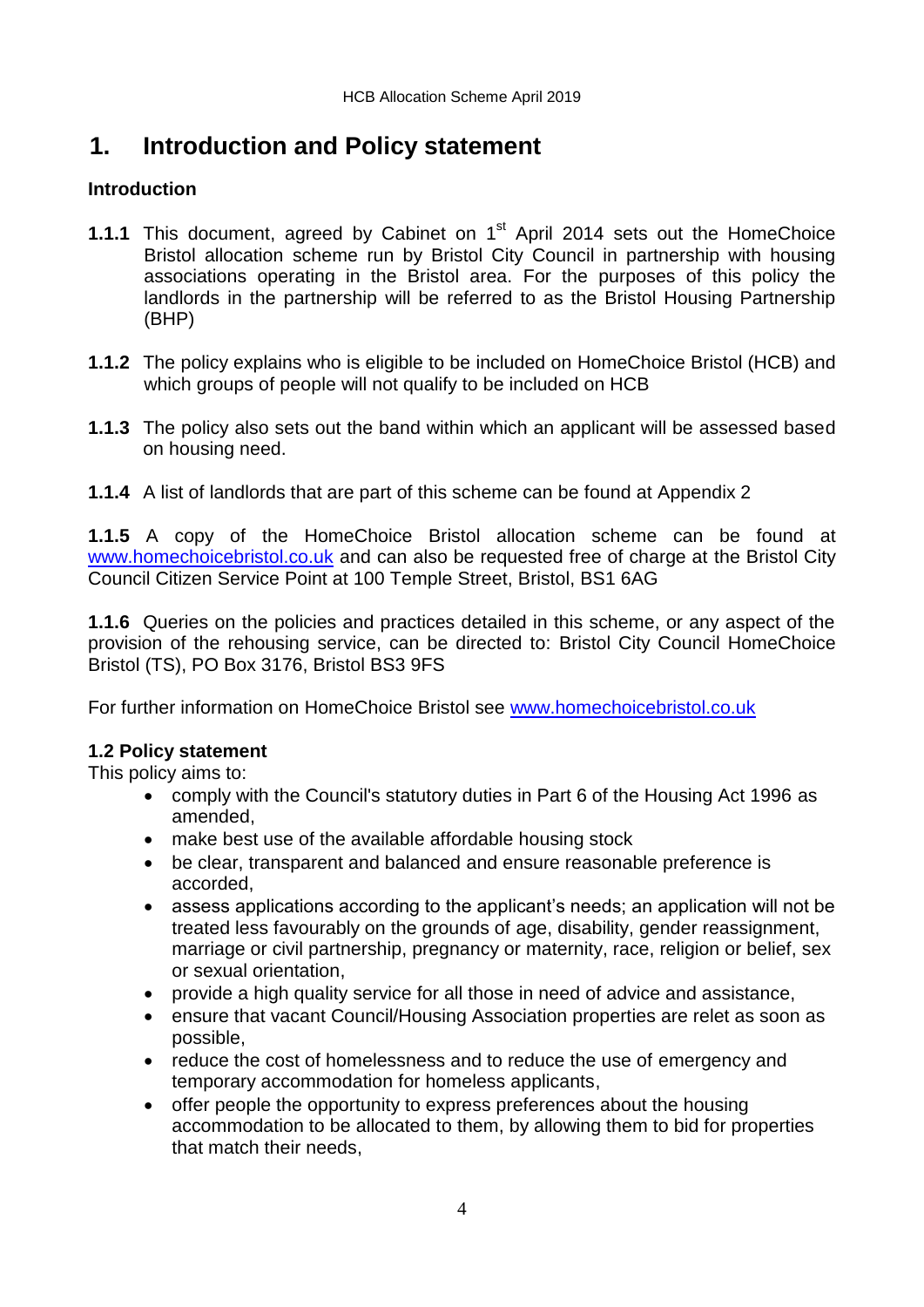# **2. Legal framework**

Bristol City Council allocation scheme complies with the requirements of Parts VI and VII of the Housing Act 1996 (as amended), and has regard to the following:

- Allocation of accommodation: guidance for local housing authorities in England 2012
- Allocation of Housing and Homelessness (Eligibility) (England) Regulations 2006, SI 2006/1294 as amended
- The Allocation of Housing (Qualification Criteria for Armed forces) (England) Regulations 2012
- The Housing Act 1996 (Additional Preference for Armed Forces) (England) Regulations 2012 (SI 2012/2989)
- Immigration (European Economic Area) Regulations 2006, SI 1006/1003 as amended
- Bristol City Council Tenancy strategy published in March 2012
- Bristol City Council Preventing Homelessness strategy published in October 2013
- Providing social housing for local people: December 2013 statutory guidance on social allocations for local authorities in England
- Homelessness Reduction Act 2017

### **Tenancy Types**

An applicant can be offered the following types of tenancies:

- Introductory tenancy
- Secure tenancy
- Starter tenancy
- Assured tenancy
- Fixed Term tenancy
- Flexible tenancy

All tenancies can be offered on either a social rent or affordable rent basis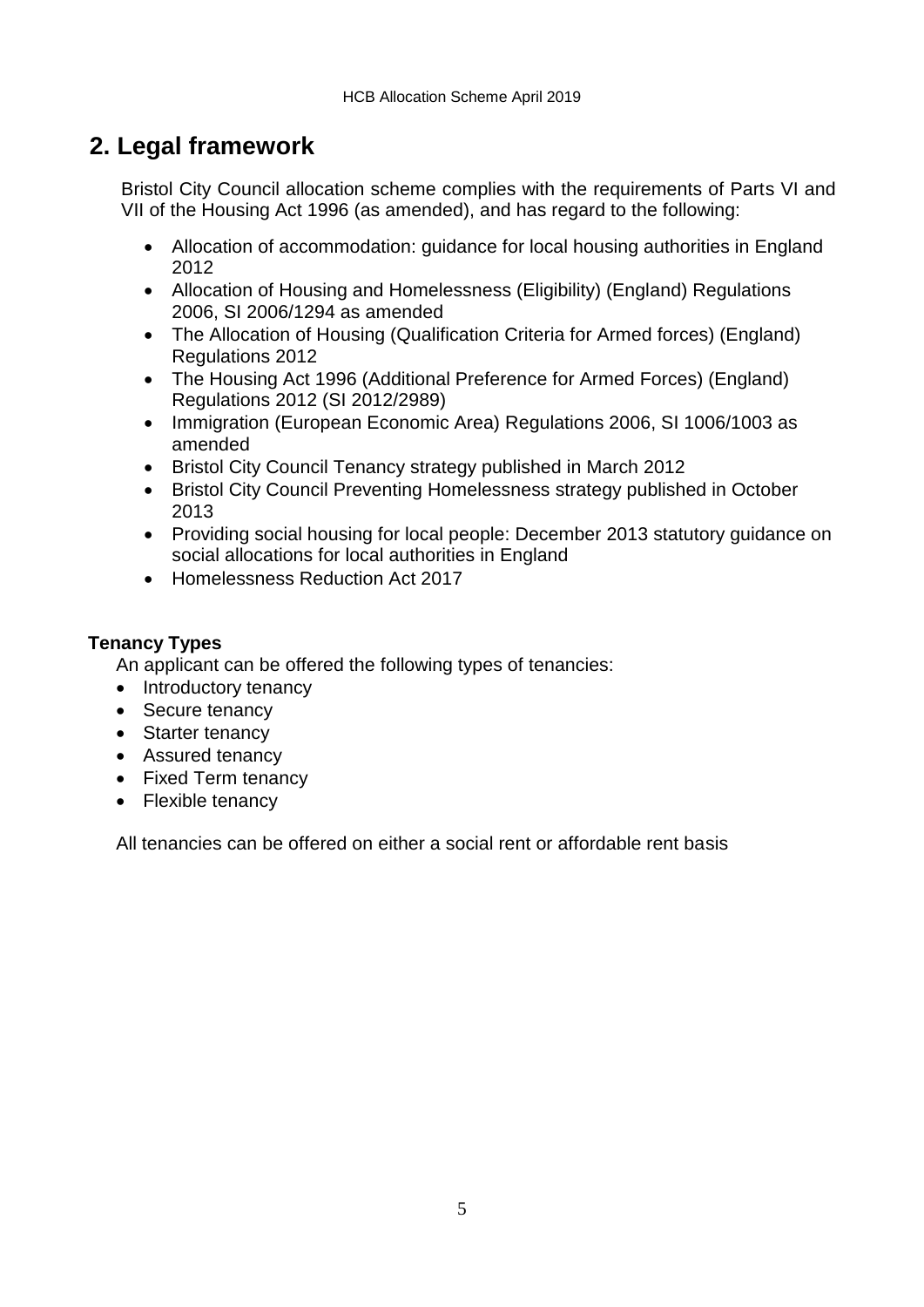# **3. Allocations to eligible and qualifying persons**

### **3.1 Eligibility for HomeChoice Bristol**

The Council will not allocate accommodation to

- a)a person from abroad who is ineligible for an allocation of housing accommodation by virtue of subsection (2) or (4) of section 160ZA of the 1996 Housing Act or
- b) to two or more persons jointly if any of them is a person mentioned in paragraph (a)

The Regulations setting out which classes of persons from abroad are eligible or ineligible for an allocation are the Allocation of Housing and Homelessness (Eligibility) (England) Regulations 2006 (SI2006 No.1294) ('the Eligibility regulations)

If the Council decide that a person is not eligible for an allocation of housing by virtue of subsection (2) or (4) they will notify that person of their decision in writing and the grounds for it. An allocation cannot be made to two or more persons jointly if one of them is not eligible for an allocation of housing.

### **3.2 Qualification for HomeChoice Bristol**

Some applicants may be eligible for an allocation of housing accommodation but subsequently not qualify (excluded) to be included on HCB. Others may be eligible and qualify to be included but are subsequently suspended from bidding. The following are persons who do not qualify to be included HCB:

### **a) Applicants under 16 years of age at the date they apply**

### **b) Applicants not currently living within the Bristol City boundary**

In order to qualify to be included on HCB an applicant must be able to show that they have either been living within the Bristol City boundary continuously for the last 2 years immediately prior to the date of registration on HCB or they have close family currently living in Bristol who have lived in Bristol continuously for the last 2 years immediately prior to the date of registration on HCB, and they need to live near that person to provide or receive care or that their normal place of work (paid employment and not voluntary work) is in Bristol. For the purposes of this policy, close family is intended as immediate family, ie parents, dependent and non-dependent adult children and siblings. The applicant must be able to show that they have a relationship with that person and they need to live near that family member for care.

Applications will be reassessed at every change in circumstances. This includes a move to a new address. If a household moves to an address outside of the Bristol city boundary, their application will be reassessed, which may result in non-qualification for HomeChoice Bristol

Exceptions to this qualification criterion include:

- Those applicants who meet the criteria as set out in The Allocation of Housing (Qualification Criteria for Armed forces) (England) Regulations 2012 for whom a residency requirement cannot be applied
- Looked after children or relevant adults who are the responsibility of Bristol City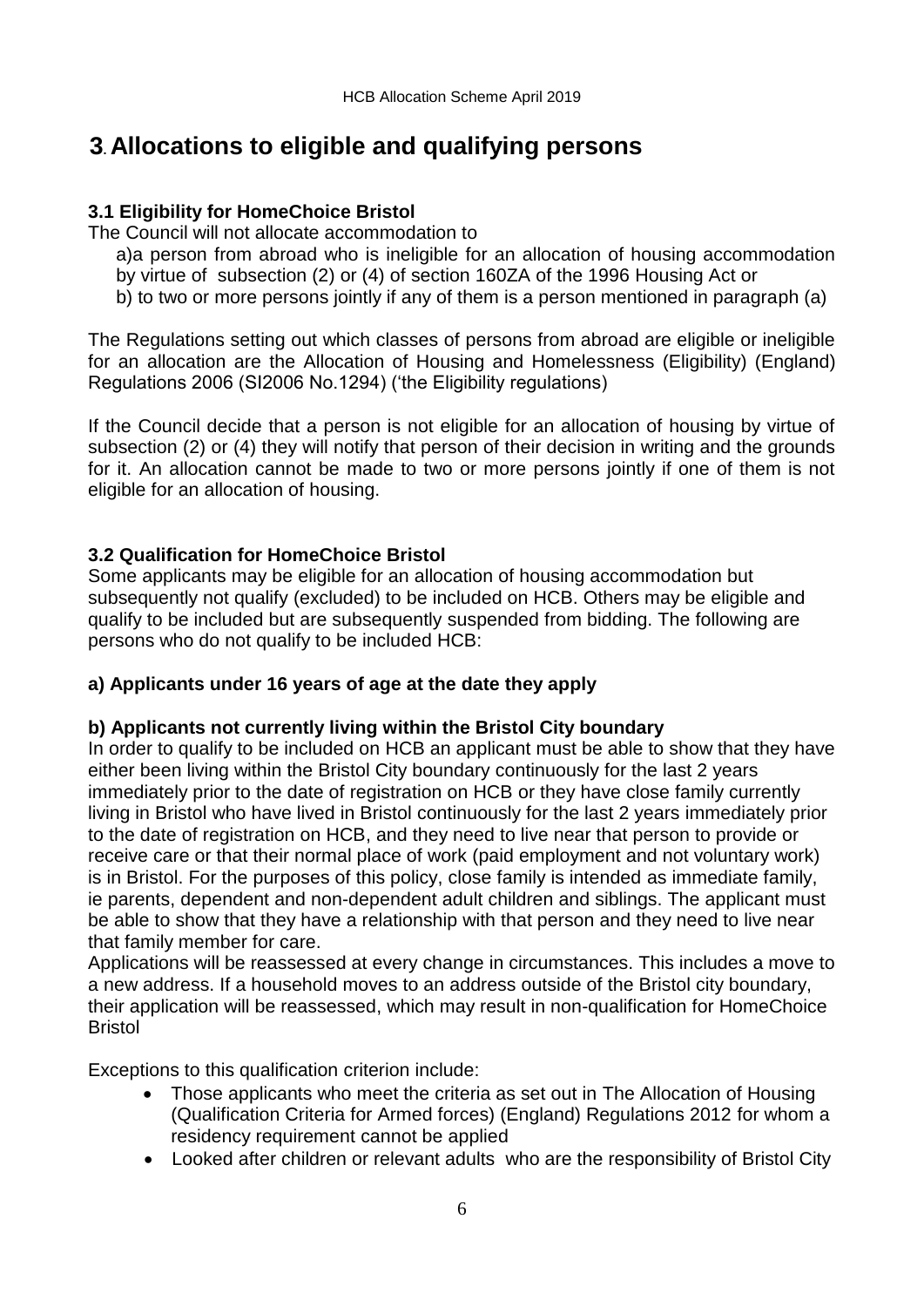Council;

- Those people fleeing harassment or violence where the Police, Independent Domestic Violence Advocates (IDVA) or MultiAgency Risk Assessment Conference (MARAC) support a move to Bristol for the persons safety.
- Those people covered by the provisions of s199(6) –(7) of the Housing Act 1996 as amended by the Asylum and Immigration Act 2004
- Existing BHP tenants
- Existing social housing tenants who need to move to Bristol because their main place of work is in Bristol or to take up an offer of work and failure to do so would cause hardship.

### **c) Applicants with a high income**

Where the main and joint applicants (this also includes partners of the main and joint applicants included on the application)combined have a gross annual income in excess of £40,000 per year (not including means tested benefits) they will not qualify to be included on HCB. This qualification criteria does not apply to existing BHP tenants

### **d) Applicants with savings**

Where the main and joint applicant (this also includes partners of the main and joint applicants included on the application) combined have in excess of £40,000 in savings they will not qualify to be included on HCB. For the purposes of this policy savings are also taken to mean accessible equity within a property. This qualification criteria does not apply to existing BHP tenants.

### **e) Applicants who own their own home**

Applicants and household members who own their own home in the UK or abroad will not qualify to be included on HCB if that home is affordable to them and it meets their needs in terms of their health and/or disability.

### **f) Prisoners still serving a sentence**

Prisoners still serving a sentence will not qualify to be included on HCB until released from prison. Unless they have been referred via the probation service through the Public Protection Accommodation Protocol.

### **g) Serious unacceptable behaviour**

Applicants and household members whose behaviour in their current or a previous tenancy is considered to be unacceptable will not qualify to be included on HCB for a period of 3 years from the date of the most recent incident.

For the purposes of this policy, unacceptable behaviour is intended to include any breach of tenancy conditions including Anti-Social Behaviour (ASB) and non-payment of rent where legal action has been taken by the Police or any Council department or any landlord. This would include

i) Breach of tenancy conditions - ASB

- Injunctions
- Anti-Social Behaviour Orders
- Restraining orders
- Closure orders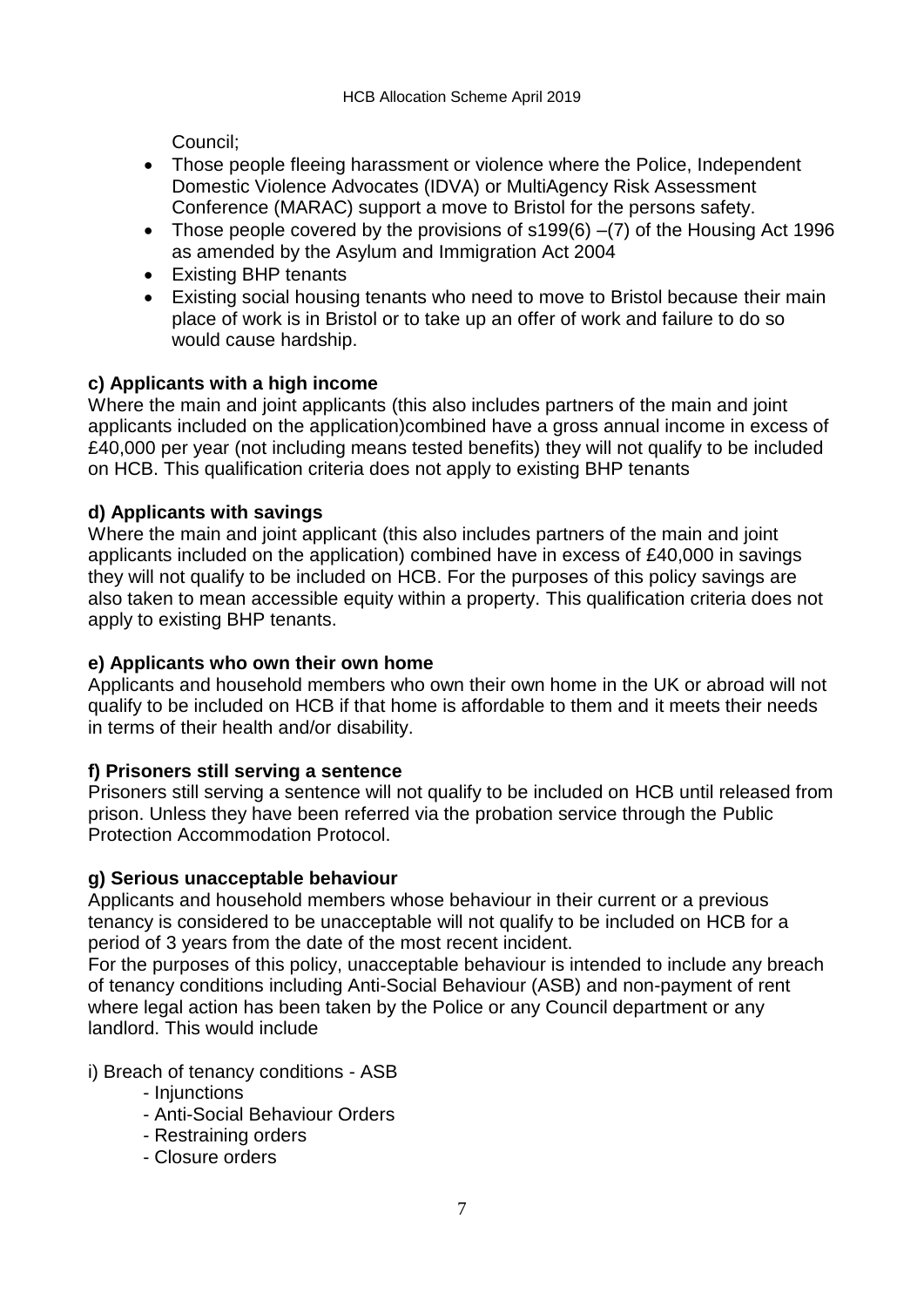- Any type of Possession order
- Noise abatement orders
- Eviction
- Damage to current or former property or unauthorised alterations where repair costs are in excess of £1000
- ii) Breach of tenancy conditions non-payment of rent
	- Any type of possession order where the tenant has failed to adhere to the terms of the order
	- -Eviction

### **h) People who knowingly provide false or misleading information**

Applicants who are found to have knowingly omitted information that would exclude them, or have given false information to gain qualification or improve their priority on the Housing Register will be excluded from on HCB for 3 years from the date they actually qualify on the register. For example, an applicant who states they have been living in Bristol for 2 years when in fact they have only lived here for 1 year will be excluded from the register. Once they meet the qualification criteria they will be excluded for an additional 3 years before they are able to qualify.

#### **i) Applicants not currently residing in the United Kingdom**

Applicants who are not currently residing in the United Kingdom will not qualify on HCB until they are living in the United Kingdom. They will then only be included if eligible to be included and not excluded from the Housing Register for any other reason mentioned in paragraphs (a) to (h)

### **j) Applicants not bidding**

Applicants in Bands 1 and 2 will be given 6 months from the date of assessment in Band 1 or 2 to place a bid for properties advertised through HCB.

Applicants in Bands 3 and 4 will be given 12 months from the registration date to place a bid for properties advertised through HCB.

Applicants who do not place any bids will be excluded from HCB for a period of 6 months unless there is a material change in their circumstances. After 6 months they will be able to submit a new application which will be assessed and placed into the appropriate band. See 6.1 of this policy for further information

#### **k) Statutorily homeless households who refuse a suitable final offer of accommodation**

Applicants towards whom the main homelessness duty under Section 193(2) of the Housing Act 1996 (as amended), or the homelessness relief duty under Section 189B(2) of the same Act, or the duty to secure accommodation under Section 193C(4) of the same Act, comes to an end as a result of the refusal of a suitable final offer of accommodation will be excluded from HomeChoice Bristol for 6 months from the date of the refusal. After that time a new application can be submitted. However, in most cases, the new application will be placed in Band 4 as such households will be classed as having deliberately failed to improve their circumstances (see section 7.7 of this policy).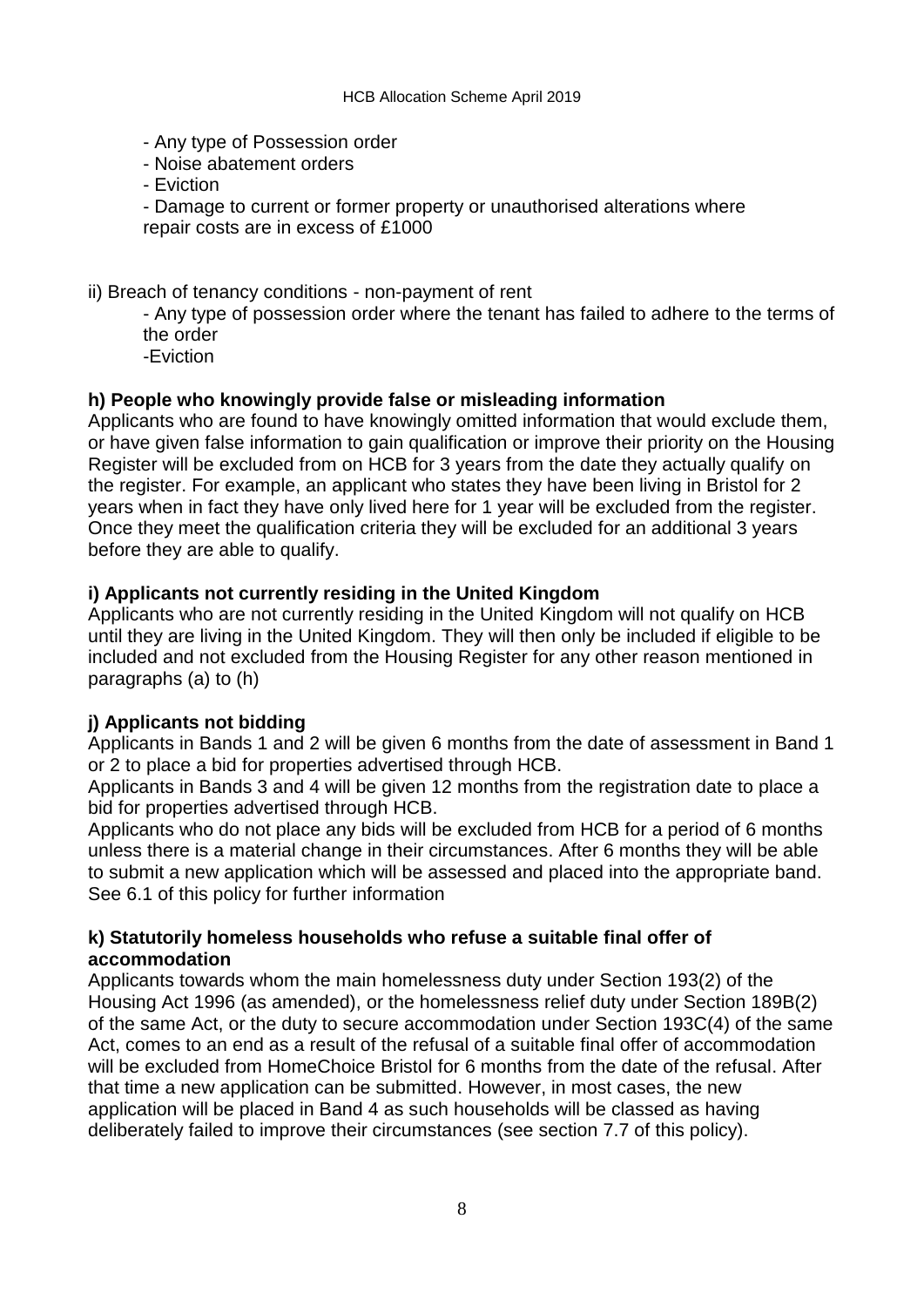### **3.3 Suspension from bidding**

The following are groups of people who are eligible for an allocation of housing and qualify for consideration on the register, but will be suspended from bidding for properties advertised through HCB.

### **a) Applicants with Bristol Housing Partnership debt**

Applicants or household members with a Bristol Housing Partnership debt from a former or current tenancy/licence of £500 or more will be suspended from bidding and will be required to sign and keep to a written agreement to repay the debt. Applicants will be suspended from bidding for six months and will only be allowed to bid once the repayment agreement has been maintained for six months and the debt is reduced to under £500, Once the applicant has been allowed to bid, if the debt is still outstanding the applicant will be expected to continue to make repayments. If the repayments cease or the debt increases, the applicant may be suspended from bidding for another 6-month period. Bristol Housing Partnership debts include:

- i. Current or former tenant/licensee rent/charge arrears in respect of a dwelling or garage;
- ii. Current or former tenant/licensee defects charges;
- iii. Current or former tenant/licensee heating (or any other metered) charges;

iv. Court costs in respect of possession proceedings anti-social behaviour or any proceedings relating to the applicant's occupation of his/her home or former home;

v. Charges arising from occupation of temporary accommodation in any Bristol Housing Partnership hostel for homeless households;

vi. Council housing revenue account debt;

vii Charges arising from the occupation of emergency accommodation provided by Bristol City Council under homelessness legislation.

### **Tenants affected by the under-occupation charge**

The suspension from bidding policy may be waived for those tenants who have accrued arrears as a result of the under-occupation charge as long as:

- They are downsizing to a property where they will not be impacted by the under occupation charge or where the impact will be lessened
- They are engaging with their landlord to resolve the matter ie responding to contact from their landlord, accepting referrals for support or services and making payments towards the arrears.

### **Statutorily homeless applicants with debt**

An applicant who is owed a homelessness duty under Section 193(2) or Section 193C(4) of the Housing Act 1996 (as amended) and has a Bristol Housing Partnership debt over £500 will be offered temporary accommodation only, until a written agreement has been made to repay the debt and regular payments have been made over 6 months and the debt has been reduced to under £500. Exceptional circumstances may lead to this requirement being waived, and these will be considered by the Homelessness Prevention Team Manager, in consultation with the Landlord or Rent Management Service. There is a right of review against this decision (see *section 7.2*).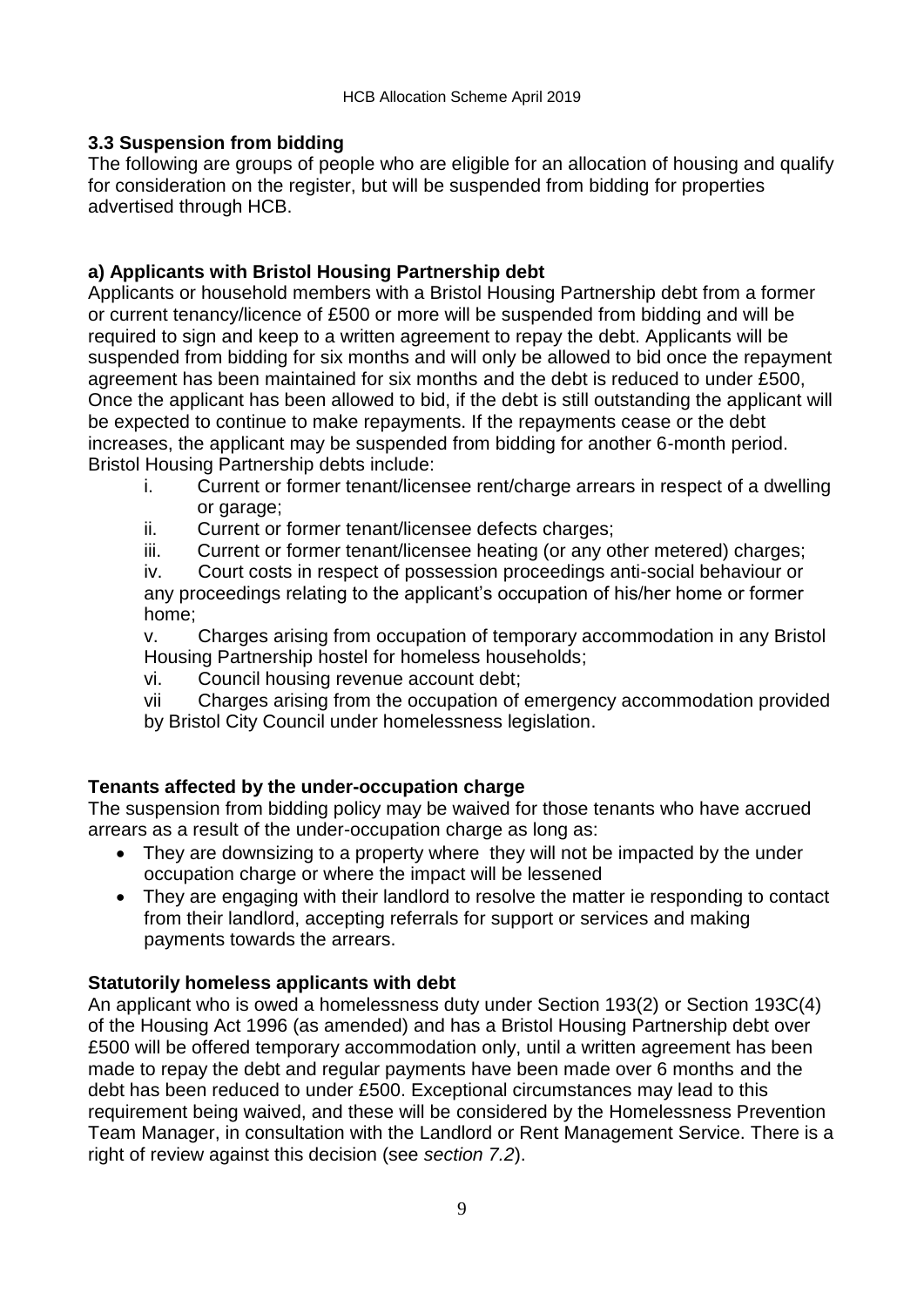#### **Debts owing to Bristol City Council as a result of being found a private rented sector tenancy by the authority**

An applicant who has been housed in private rented accommodation with the help of Bristol City Council will be suspended from bidding if they are found to be in breach of their tenancy conditions, which would lead to a financial loss to the Council.

#### **Bankruptcy orders, Debt Relief Orders (DROs)**

Any debts owed to the Bristol Housing Partnership at the time of bankruptcy, will be disregarded when considering a rehousing request.

Applicants with debts owing to the Bristol Housing Partnership, which accrued after the date of bankruptcy or debt relief order, will be subject to the qualification policy. The applicant will be required to sign and keep to a written agreement to repay the debt. The applicant will be suspended from bidding for six months and will only be allowed to bid once the repayment agreement has been maintained for six months and the debt is reduced to under £500, whichever is sooner.

#### **Administration orders**

Provided that after 3 months from the date the administration order is issued:

- The court confirm that payments on the order/s are being made as ordered and
- No further debt/s to the Bristol Housing Partnership have been incurred.
- The applicant should not be penalised for any previous debts when considering a rehousing request.

Applicants with debts owing to the Bristol Housing Partnership, which accrued after the date of administration order, will be subject to the qualification policy. The applicant will be required to sign and keep to a written agreement to repay the debt. The applicant will be suspended from bidding for six months and will only be allowed to bid once the repayment agreement has been maintained for six months and the debt is reduced to under £500,.

### **b) Anti-social behaviour**

- Applicants will be suspended from bidding where there has been a serious breach of the tenancy conditions including antisocial behaviour where a legal notice has been served. This will include Notice of seeking Possession (NoSP), Notice of Proceeding for Possession (NoPP), Tenancy demotion, Noise Abatement Notice or any other notice served.
- In these cases applicants will be suspended from bidding for 12 months from the date of the Notice or for the duration of the Notice whichever is longer regardless of whether they remain in the property where the notice has been served.
- Where formal action (eg Possession action) is commenced following service of Notice, applicants will not be able to bid until the conclusion of the action. In other cases of unacceptable behaviour where an Acceptable Behaviour Agreement is in place applicants will only be able to bid for properties if the terms of the agreement have not been breached.
- Where the applicant's behaviour was such that a Notice would have been served but the tenancy came to an end before it was served applicants will be suspended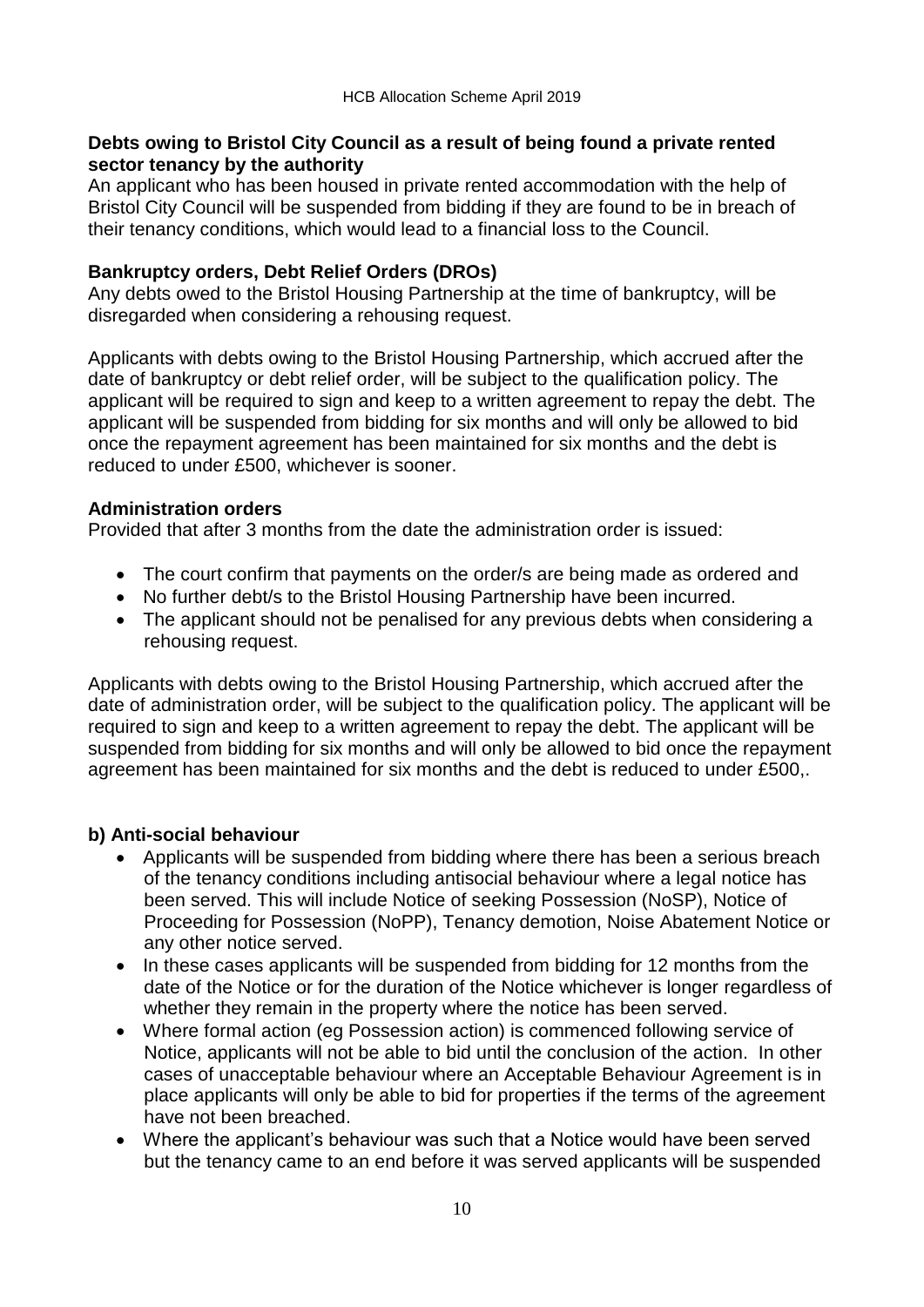from bidding.

#### **c) People who have refused 2 reasonable offers**

Applicants who refuse 2 reasonable offers of accommodation will be suspended from bidding for one year from the date of the last offer. After that time their application will be unsuspended and reassessed based on the circumstances they are experiencing at that time. This provision does not apply to final offers of accommodation made in order to discharge the following homelessness duties under Part VII of the Housing Act 1996 (as amended): the Section 193(2) main homelessness duty, the Section 189B(2) homelessness relief duty, and the duty to secure accommodation under Section 193C(4): applicants who refuse a suitable final offer under any of these duties are excluded immediately.

#### **3.4 Exceptional circumstances**

In exceptional circumstances where the applicant has an urgent need to move the Council may waive the qualification and suspension criteria.

If the Council decides that an applicant does not qualify for an allocation of housing they will notify that person of their decision in writing and the grounds for it.

Applicants have a right to a review of a decision that they are either ineligible for an allocation of housing or that they do not qualify for an allocation (see section 7.2)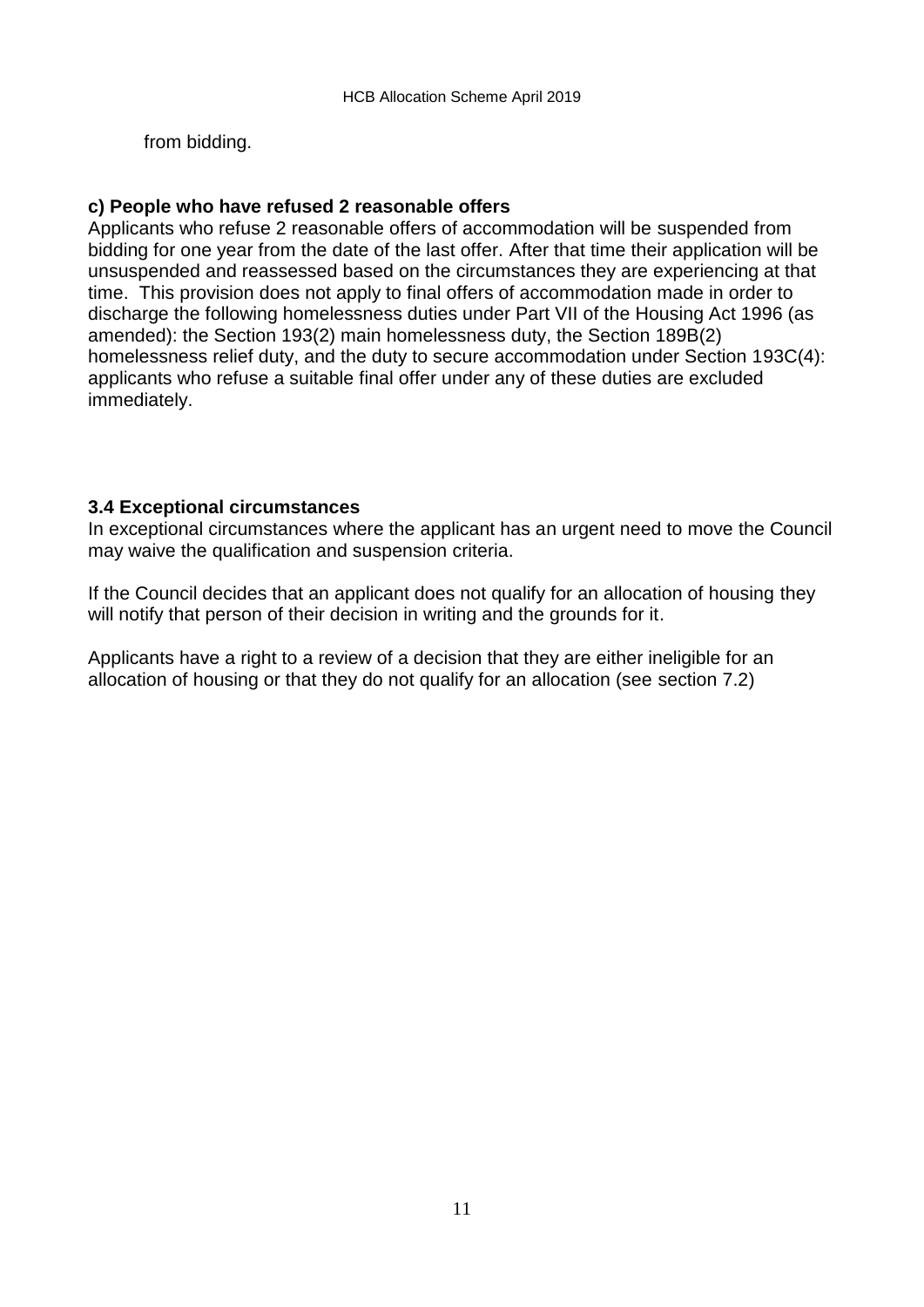## **4. Banding Assessment**

#### **4.1 Assessment of housing need**

i) An applicant will be placed into one of four bands according to their housing need.

ii) The following officers within the Council's HCB Team make these decisions (unless otherwise stated):

| . <del>.</del>            |                         |
|---------------------------|-------------------------|
| Bands 1 & 2               | <b>HCB Team Leaders</b> |
| Bands 3 & 4               | <b>HCB Advisors</b>     |
| Health issues             | Health and Housing Team |
| Homelessness applications | <b>Housing Advisors</b> |
|                           |                         |

iii) Applicants are considered in band order (band 1 being the highest and band 4 the lowest) and then in date order within the agreed band. The date of the application will either be the date the application was assessed into that band or backdated by 6 months if the applicant has one or more composite (housing) needs. When taking into consideration housing need, an application will only ever be backdated for a maximum of 6 months. The date for applications in band 4 will be the date the applicant applied for rehousing.

The effective date for an applicant who made an application for homelessness assistance under Part 7 of the Housing Act 1996 (as amended) prior to  $3<sup>rd</sup>$  April 2018 and who falls within one of the homelessness banding categories that existed prior to that date (either 4.5(c) or 4.6(d)(iv) below) will be the date on which the relevant homelessness decision giving rise to a placement in that band was made, unless a backdate has been agreed.

The effective date for any applicant who makes an application for homelessness assistance on or after 3<sup>rd</sup> April 2018 and who falls within any of the Band 3 homelessness categories (see section 4.6(d) below) will be the earlier of:

- The date on which the s195(2) homelessness prevention duty was accepted on the current homelessness application, if a prevention duty was accepted; or
- The date on which the s189B(2) homelessness relief duty was accepted on the current homelessness application, if no prevention duty was accepted.

The effective date for any applicant who makes an application for homelessness assistance on or after 3rd April 2018 and who is placed in Band 2 following the acceptance of the s193(2) main homelessness duty (see section 4.5(c) below) will be the date on which the homelessness relief duty was accepted on the current homelessness application, regardless of whether the prevention duty had been accepted previously.

If an applicant would fall within any of the homelessness banding categories but is excluded from HCB, once any exclusion is lifted, the effective date of any applicable homelessness band will be the date on which the exclusion is lifted.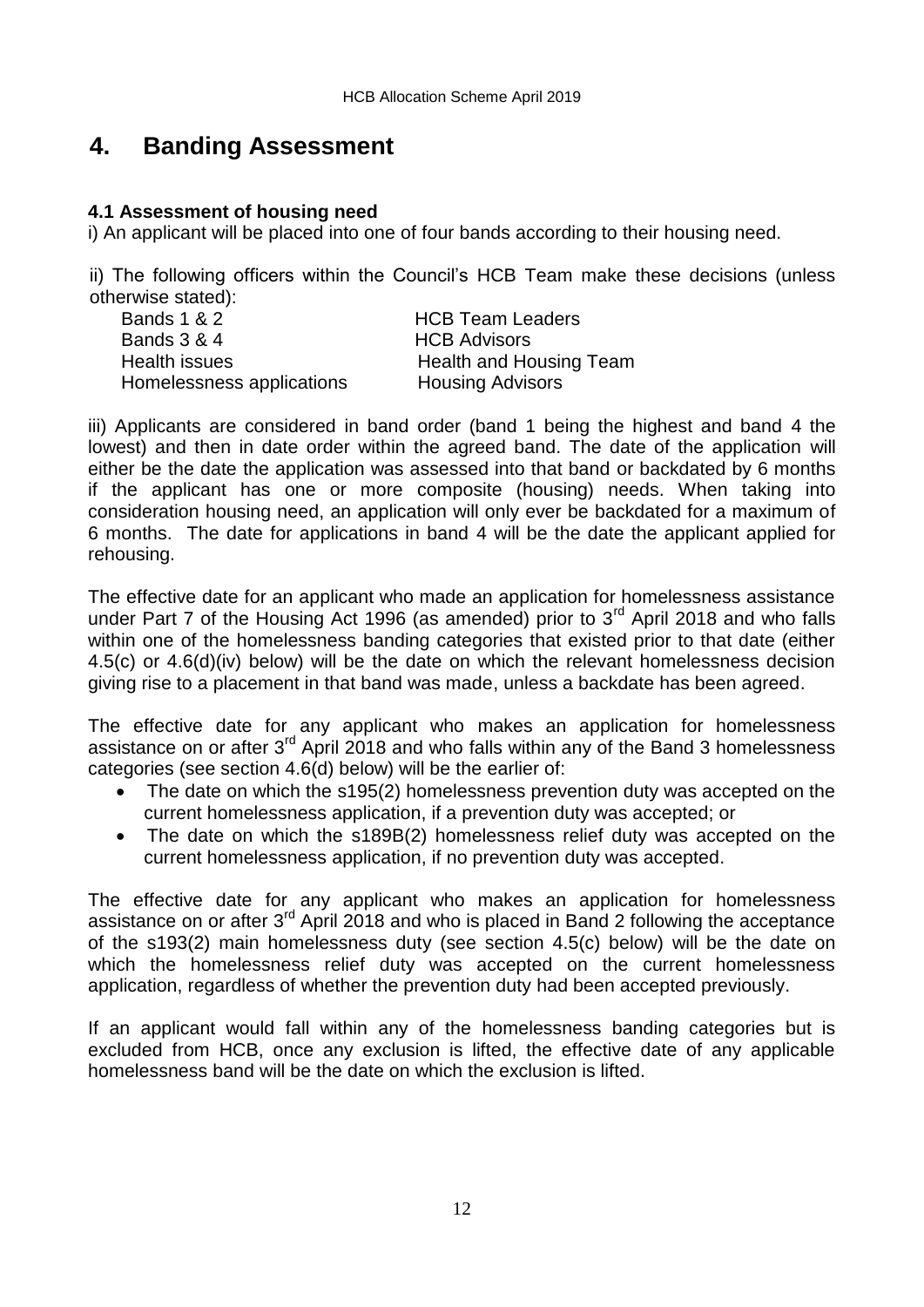### **4.2 Composite Needs**

- a) If an applicant falls into more than one band category, which relates to a housing need (indicated by *HN*), then they will be placed in the higher of the 2 bands and their application will be backdated by 6 months (giving the application an earlier effective date, resulting in greater priority)
- b) If an applicant falls into more than one category in the *same* band, which relates to a housing need (indicated by *HN*), then their application will be backdated by 6 months (giving the application an earlier effective date,  $r$ esulting in greater priority) relationships to a housing neutrino  $r$
- c) If an applicant's household has more than one person who falls into a category which relates to a housing need (indicated by *HN*) then his/her application will be backdated by 6 months (giving the application an earlier effective date, resulting in greater priority)

### **4.2.1 Exceptions**

Composite need will not be awarded in the following situations:

- a) where an applicant is awarded band 3, for one bedroom short, and there is subsequently found to be the existence of a category 1 crowding and space hazard (as assessed by the Housing Health and Safety Rating System HHSRS) for overcrowding the composite need policy would not apply. This is because the applicant still only has one housing need (1 bedroom short). The applicant will be placed in the higher of the two bands but their application will not be back dated.
- b) where an applicant has temporarily moved out of their permanent residence. For example, where an applicant moves to temporary/emergency accommodation but retains rights to occupy their permanent residence, any other housing need arising as a result of the temporary move will not be taken into consideration. See section 4.3 for further information.
- c) other than in exceptional circumstances, where an applicant falls within any of the homelessness banding categories below (4.5(c) and 4.6(d)).

### **4.3 Assessment from Primary Residence**

All applications will be assessed from the applicant's primary residence, i.e the accommodation the household would normally occupy. If an applicant is unable to occupy their home due to domestic abuse or threats of violence the application will still be assessed from the accommodation the applicant has rights to occupy.. A move into temporary/emergency accommodation will not result in their housing application being reassessed. However, if the household moves temporarily into overcrowded accommodation with family or friends in order to escape the harassment the application will be treated as having composite need for overcrowding and backdated 6 months. This excludes situations where an applicant moves into accommodation owned and/or managed by a registered provider or where the applicant holds a licence agreement.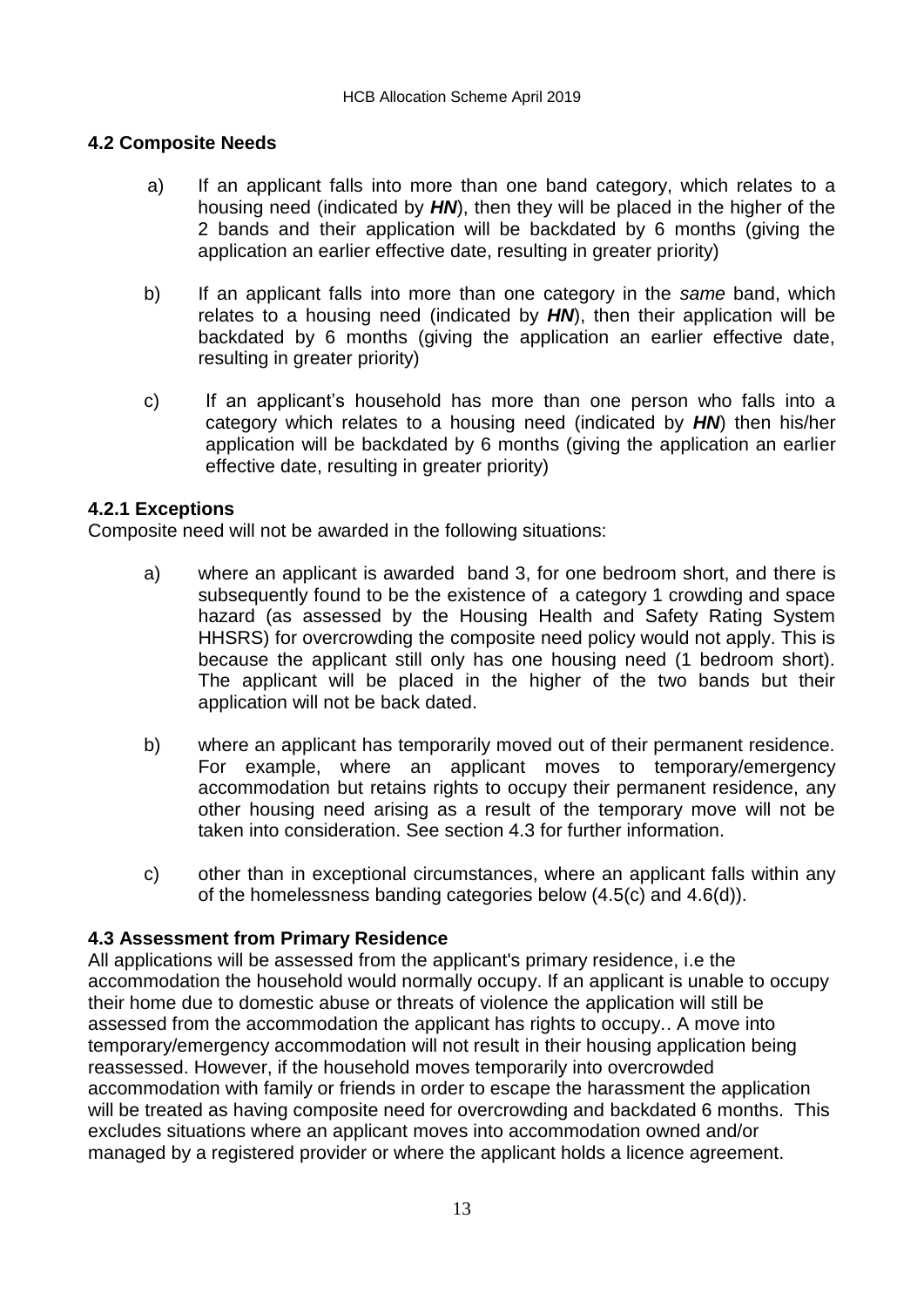Please note, in these circumstances harassment will be treated as the primary reason for needing to be rehoused regardless of how overcrowded the household is.

### **4.4 Band 1**

Band 1 will be awarded for the following:

### **a) Major repairs**

A tenant needs to be moved by the Council or a partner housing association within three months due to redevelopment or major repairs.

### **b) Foster Carers**

This priority will be awarded following a referral from the Council's children's services to those foster carers and adopters who have been assessed and approved and whose housing prevents them from being able to start or continue to provide foster care to a Bristol City Council looked after or former looked after child

It will also be awarded to special guardians, holders of a residence order and family and friend carers who have been formally approved by Bristol City Council's Childrens services to provide long term care of a child(ren) because the parents are unable to provide care and there is a potential for the child(ren) to become a Bristol City Council Council looked after child and there is a need to move to

larger accommodation in order to accommodate the child(ren). The award will be given following a referral from the Council's Children's Services.

### **c) Under-occupying by 2+ bedrooms**

This priority will be given to Bristol Housing Partnership tenants who are under-occupying their current accommodation by 2 or more bedrooms. Applicants will be assessed based on the number of bedrooms they are entitled to. Priority will be awarded on the basis that vacant possession is given when the tenant moves out.

### **d) Acute overcrowding** *(HN)*

The household is acutely overcrowded according to the bedroom standard and have 3 bedrooms less than they are entitled to as per the bedroom entitlement in section 5.5

### **e) Supported Lodgings Provider**

The applicant is a provider of the Bristol City Council Supported Lodgings scheme and requires a larger property in order to perform this role.

### **f) Community Support Accommodation**

The applicant has learning difficulties or mental health issues and has been accepted by Health and Social Care onto their Community Support Accommodation Scheme.

### **g) Urgent medical need** *(HN)*

An applicant and/or member of the household has a serious and/or life threatening physical or mental health problem which is directly linked to their current housing. The priority is to reflect an urgent need to move to a different type of housing or area to enable the person to function independently and safely and/or to carry out normal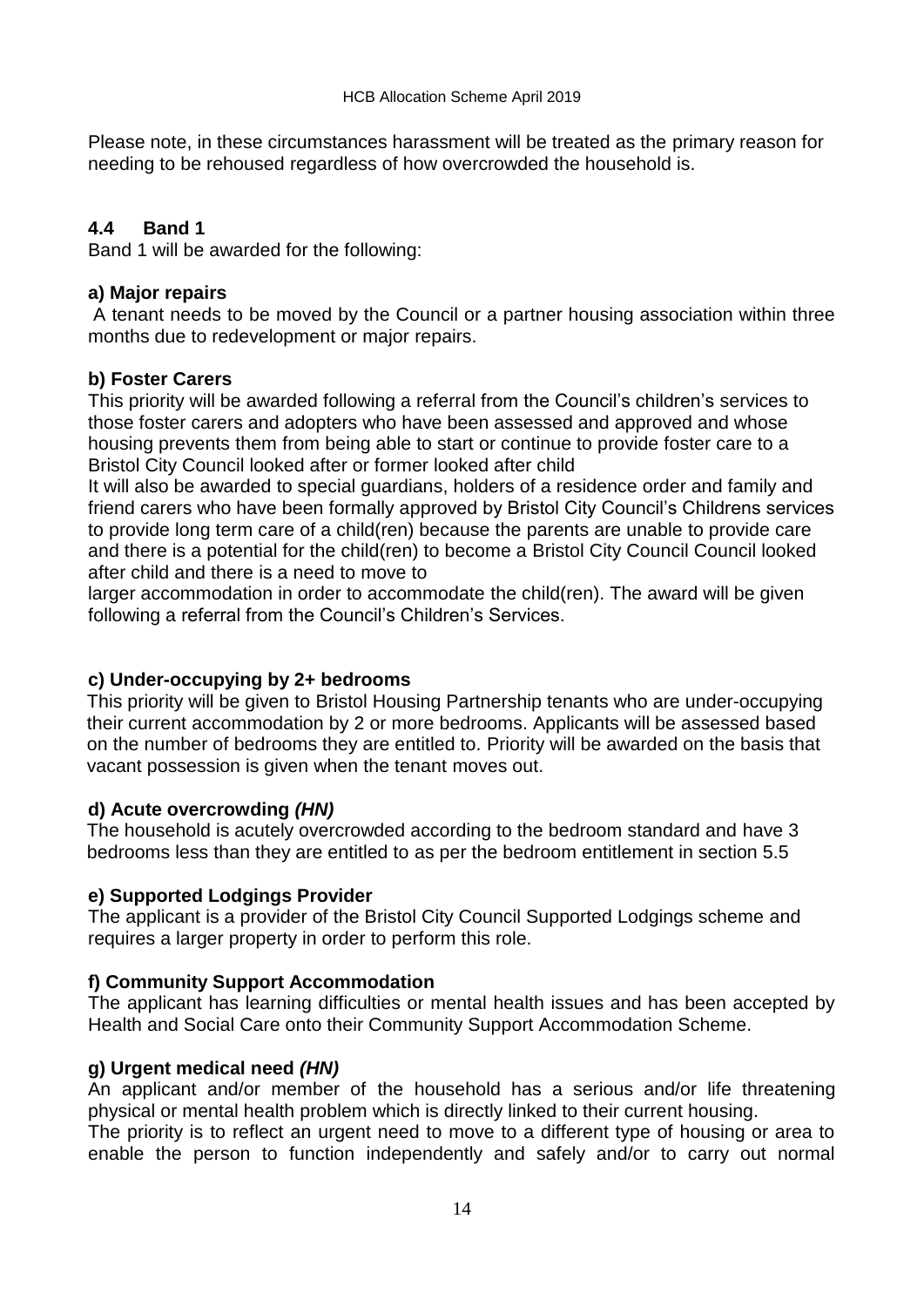activities of daily living and/or to reach essential facilities. The applicant's current property cannot be reasonably adapted to meet their needs.

### **h) Release of adapted property**

The applicant is a BHP tenant occupying a property with major adaptations for which they have no further requirement. This priority will be awarded so long as the adaptations within the property are appropriate to both the property and locality of the property.

#### **i) Hospital discharge**

Band 1 will be awarded to those who have somewhere to live on leaving hospital but it is unsuitable for their medical needs and cannot be made suitable through adaptations due to cost, structural difficulties or the property cannot be adapted within a reasonable amount of time. Where the impact is assessed as being severe the applicant may be awarded band 1.

Those who have nowhere at all to live when they leave hospital may qualify for band 1 if the need to move is urgent and all other reasonable housing options have been explored.

#### **j) Exceptional need to move**

The applicant does not come within any of the categories already reflected within the scheme but, in the opinion of the Rehousing Manager, has an exceptional and urgent need to be rehoused within 3 months. Priority within this category will be agreed by the Housing Supply Manager

#### **k) Armed Forces Personnel (Additional Preference)**

Applicants that meet The Housing Act 1996 (Additional Preference for Armed Forces) (England) Regulations 2012 (SI 2012/2989) and one of the reasonable preference categories in band 1 are given additional preference in band 1 and the effective date of their application will be back dated by 6 months

#### **l) Care Leavers Moving on from Externally Supported Accommodation**

This priority will be awarded to care leavers who have been agreed by Bristol's Care Leaver Service as being ready to move on from External Supported Accommodation.

#### **m) MARAC**

This priority will be awarded to victims of domestic violence and abuse where MARAC (Multi Agency Risk Assessment Criteria) have identified a high level of risk and have an exceptional need for band 1.Band 1 will only be agreed where it has been recommended by MARAC and will only apply for up to 6 months. This may be extended in exceptional circumstances.

### **4.5 Band 2**

Band 2 will be awarded for the following

### **a) Severe Overcrowding (HN)**

The household is severely overcrowded according to the bedroom standard and have 2 bedrooms less than they are entitled to as per the bedroom entitlement in section 5.5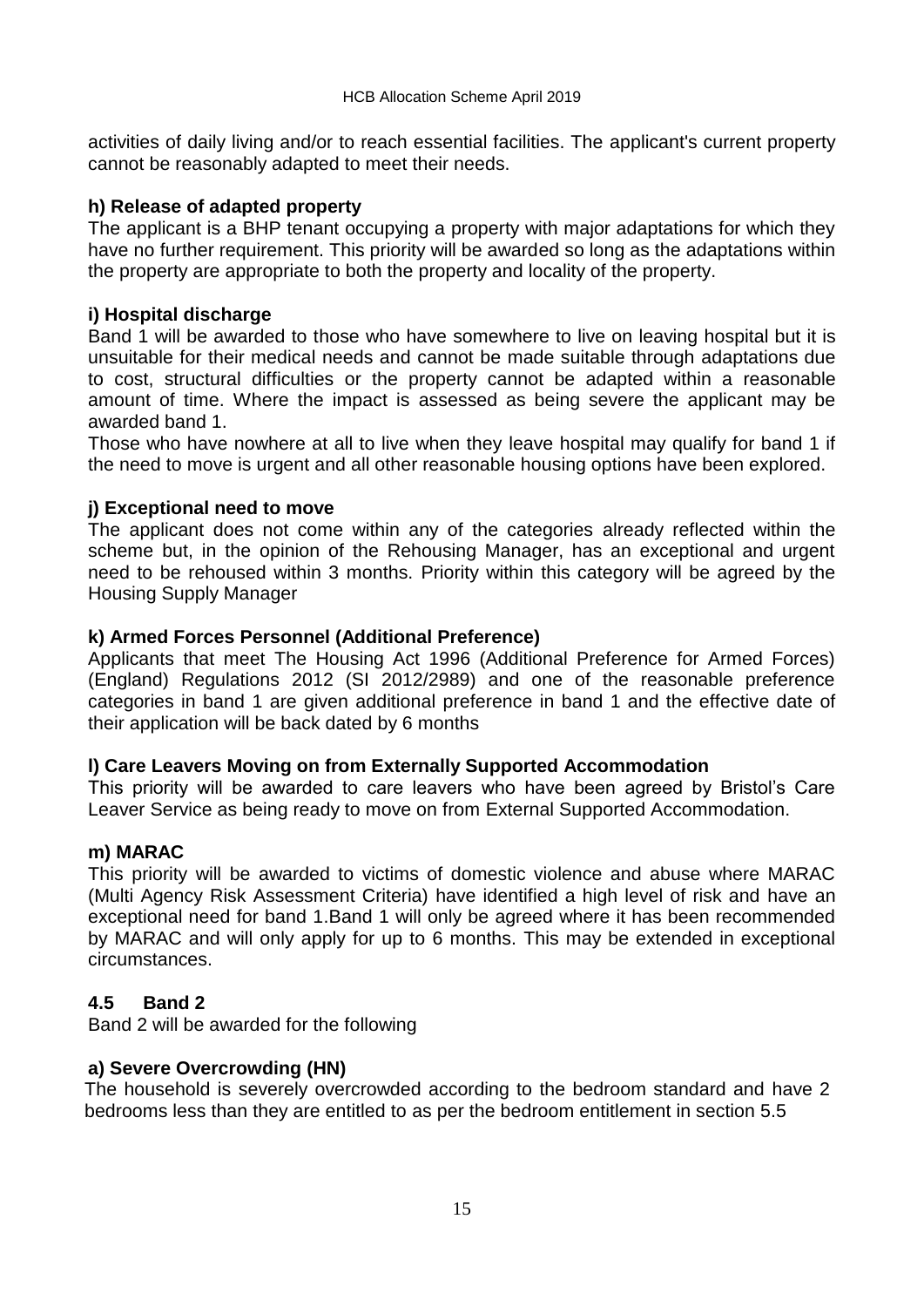### **b) Harassment** *(HN)*

The household urgently needs to move due to domestic abuse, violence or other harassment and is at significant risk of harm. This priority will only be awarded if a move to another property will resolve the immediate danger.

### **c) Homelessness – main duty accepted**

The priority will be awarded to applicants who are owed a full homelessness duty by Bristol City Council under Section 193(2) of the Housing Act 1996 (as amended), except those who are owed this duty because of the inclusion of a 'restricted person' in their household.

An applicant owed a duty under Section 193(2) of the Housing Act 1996 (as amended), and who subsequently refuses a suitable final offer of accommodation made under Section 193(7) or a private sector offer made under Section 193(7AA) of this Act, will no longer be owed a homelessness duty, and will be excluded from HomeChoice Bristol for 6 months. The decision to end a homelessness duty will be made by a Housing Advisor. See section 3.2k of this policy for further information

#### **d) Priority move-on scheme**

This priority will be awarded to applicants who qualify under the priority move-on procedure. In order for applicants to qualify they must have occupied

- i) A specific supported housing project for a minimum of 4 months
- ii) **or** occupy a safe house or refuge that has been commissioned by Bristol City Council **and**
- iii) Be ready to move to independent social housing (in the opinion of their support worker) **and**
- iv) be fully assessed on HomeChoice Bristol

This priority will be awarded by the Interim and Supported Accommodation Team (ISAT) Leader or HomeChoice Bristol Team Leader. Applicants awarded this priority will have their application backdated by 6 months from the date they were agreed onto the Priority Move On Scheme and they will be allowed 1 month from the date of their assessment to secure suitable accommodation. If they fail to secure accommodation within this time they will be made one direct offer of suitable accommodation which includes privately rented properties offered on a 12-month assured shorthold tenancy basis.Failure to accept this offer will result in removal from the priority move-on scheme and re-assessment into band 4. Applicants have a right to a review of the decision to be reassessed into the lowest band.

### **e) Supported Lodgings**

The applicant qualifies under the Supported lodgings Scheme and is ready to move to independent social housing as confirmed by the Single Point of Access manager or Team Leader

### **f) Care Leaver**

This priority will be awarded to a young person who is defined as a care leaver as set out in section 7 of the Children and Social Work Act 2017 or for whom Bristol is the responsible authority and who has been assessed by Bristol's Care Leaver Service to be in need of accommodation.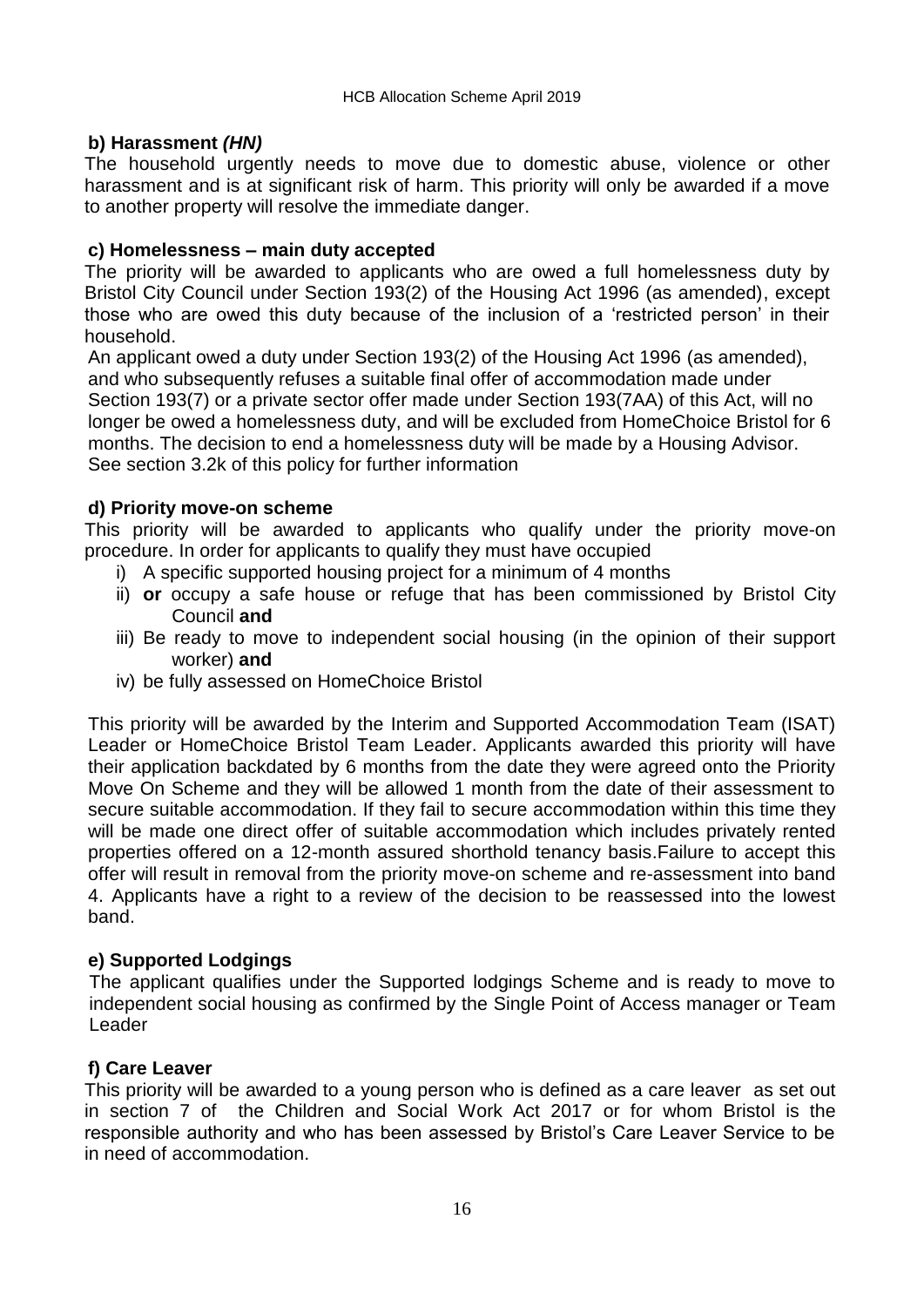### **g) Key Ring scheme**

The applicant qualifies under the Key Ring supported living network as confirmed by the Key Ring supported living manager and requires rehousing in order to move into their network.

### **h) Under-occupying a property in high demand**

This priority will be awarded to current BHP tenants who are under-occupying their current accommodation by one bedroom and that property is classed as being in high demand. For the purposes of this policy, the following types of property are considered to be in high demand:

- i) A fully adapted bungalow
- ii) 4+ bedroom property in any area

### **i) Unsatisfactory housing conditions** *(HN)*

This priority will be awarded where an applicant is occupying unsanitary or unsatisfactory housing conditions that are so serious, in terms of the immediate threat posed to health and welfare, as to require rehousing. These are cases where an Environmental Health Officer has provided written evidence that the property should not be occupied due to one or more category 1 hazards (excluding overcrowding) and where, as a result, an emergency prohibition order or prohibition order has or would be made.

#### **j) Category 1 Crowding and Space Hazard** *(HN)*

This priority will be awarded to BHP tenants who are one bedroom short of their entitlement and an assessment of their current housing has confirmed that there is a category one crowding and space hazard.

### **k) Armed Forces Personnel (Additional Preference)**

Applicants that meet The Housing Act 1996 (Additional Preference for Armed Forces) (England) Regulations 2012 (SI 2012/2989) and one of the reasonable preference categories in band 3 are given additional preference in priority by one band.

### **4.6 Band 3**

Band 3 will be awarded for the following

#### **a) Overcrowding** *(HN)*

This priority will be awarded to applicants who, according to the bedroom standard, have one bedroom less than they are entitled to.

#### **b) Hardship** *(HN)*

This priority will be awarded to those applicants who need to move to a particular locality within the Bristol City boundary, where failure to meet that need would cause hardship to themselves or others. Given that the city is geographically compact an award will only be made in exceptional circumstances.

#### **c) Under-occupying by 1 bedroom**

This priority will be awarded to Bristol Housing Partnership tenants who are underoccupying their current accommodation by 1 bedroom. Applicants will be assessed based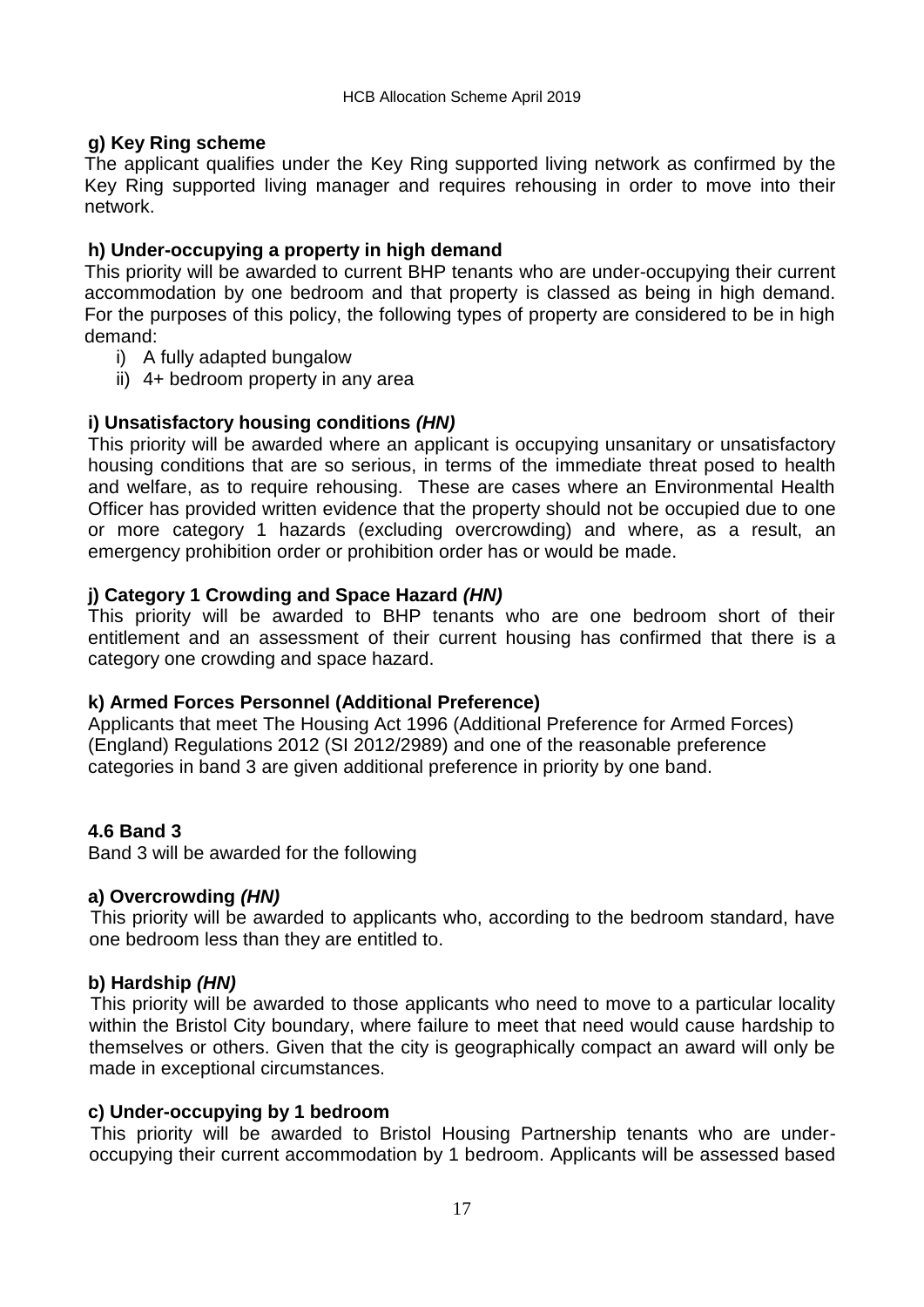on the number of bedrooms they are entitled to. Priority will be awarded on the basis that vacant possession is given when the tenant moves out.

#### **d) Homelessness or threat of homelessness**

This priority will be awarded in five different scenarios:

- i) The applicant is threatened with homelessness and is owed the 'homelessness prevention' duty by Bristol City Council under Section 195(2) of the Housing Act 1996 (as amended).
- ii) The applicant is homeless and is owed the 'homelessness relief' duty by Bristol City Council under Section 189B(2) of the Housing Act 1996 (as amended).
- iii) The applicant is owed the Section 193C(4) duty to secure accommodation following the end of the homelessness relief duty due to a deliberate and unreasonable refusal to take one or more steps set out in the applicant's Personal Housing Plan.
- iv) The applicant is homeless within the meaning of Part 7 of the Housing Act 1996 (as amended) but is not owed the homelessness relief duty or the s193(2) main homelessness duty (i.e. an applicant who is not in priority need or is intentionally homeless).
- v) The applicant is owed the main homelessness duty because of the inclusion of a 'restricted person' in their household.

#### **e) Medical and welfare** *(HN)*

An applicant and/or member of their household has a physical or mental health problem that is in part related to their current housing and could be helped by rehousing to a different type of accommodation or area. The property cannot be reasonably adapted and the problem does not meet the criteria for band 1.

This priority will also be awarded to those applicants who need to move due to harassment which is causing harm. and does not meet criteria for band 2b).

### **4.7 Band 4**

If an application does not meet any of the criteria set out in bands 1 -3 it will be assessed into band 4

### **4.8 Armed Forces Personnel (Additional Preference)**

Applicants that meet The Housing Act 1996 (Additional Preference for Armed Forces) (England) Regulations 2012 (SI 2012/2989) will be given additional priority on HCB. Additional priority will be awarded as follows:

**a)** Applicants in band 1 who meet The Housing Act 1996 (Additional Preference for Armed Forces) (England) Regulations 2012 (SI 2012/2989) and assessed as acutely overcrowded as per section 4.4d or having an urgent medical need to move as per section 4.4g will have their applications back-dated in band 1 by 6 months.

**b)** Applicants in band 2 who meet The Housing Act 1996 (Additional Preference for Armed Forces) (England) Regulations 2012 (SI 2012/2989) and assessed as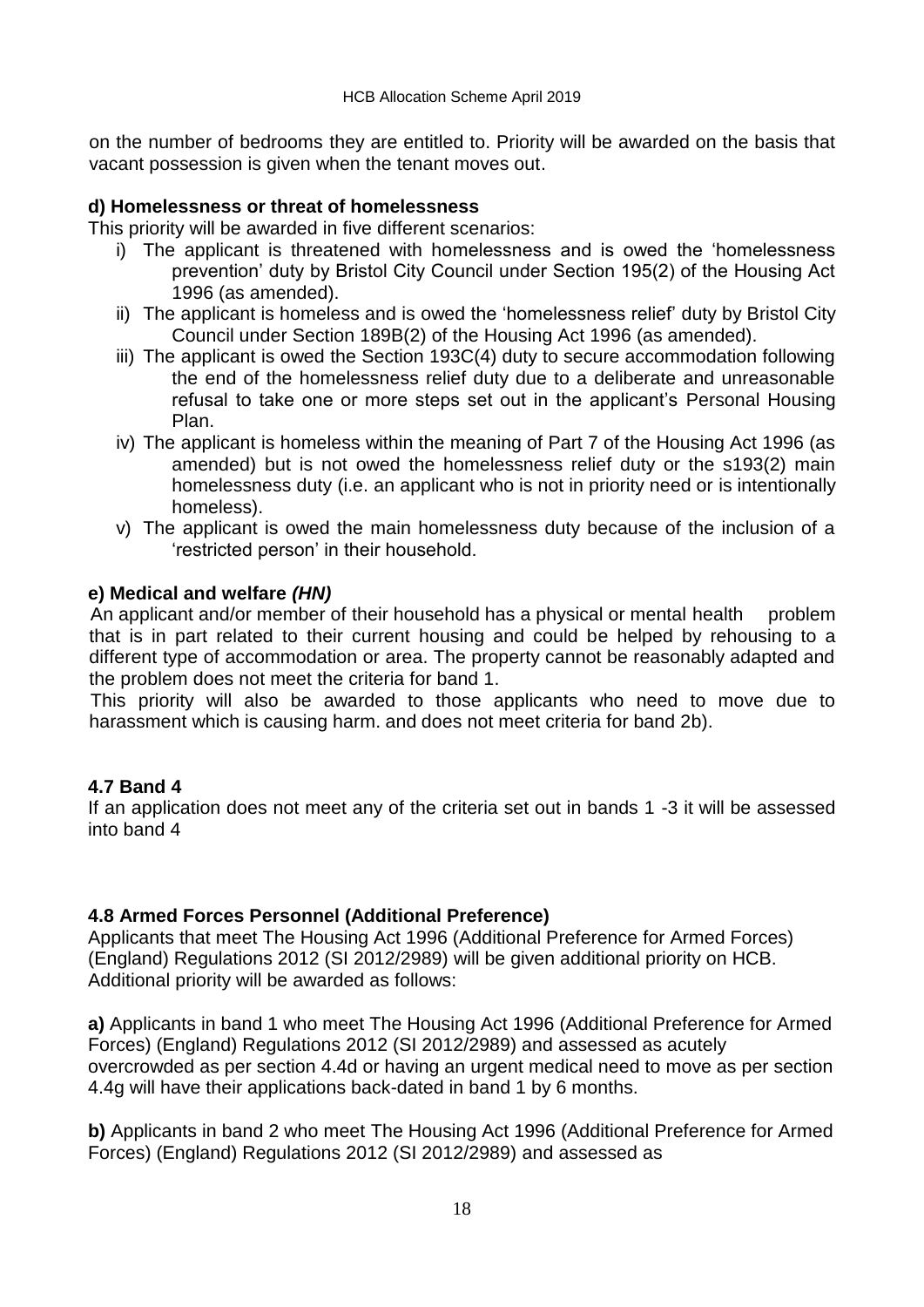severely overcrowded (section 4.5a), suffering harassment (section 4.5b), homeless-full duty accepted (section 4.5c), living in unsatisfactory housing conditions (section 4.5i) or who meet the criteria for category 1 crowding and space hazard (section 4.5j), will be assessed into band 1

**c)** Applicants in band 3 who meet The Housing Act 1996 (Additional Preference for Armed Forces) (England) Regulations 2012 (SI 2012/2989) and assessed as Overcrowded by one room (section 4.6a), suffering hardship (section 4.6b), Homeless or threat of homeless (section 4.6d), or assessed as needing to move for medical or welfare reasons (section 4.6e), will be assessed into band 2.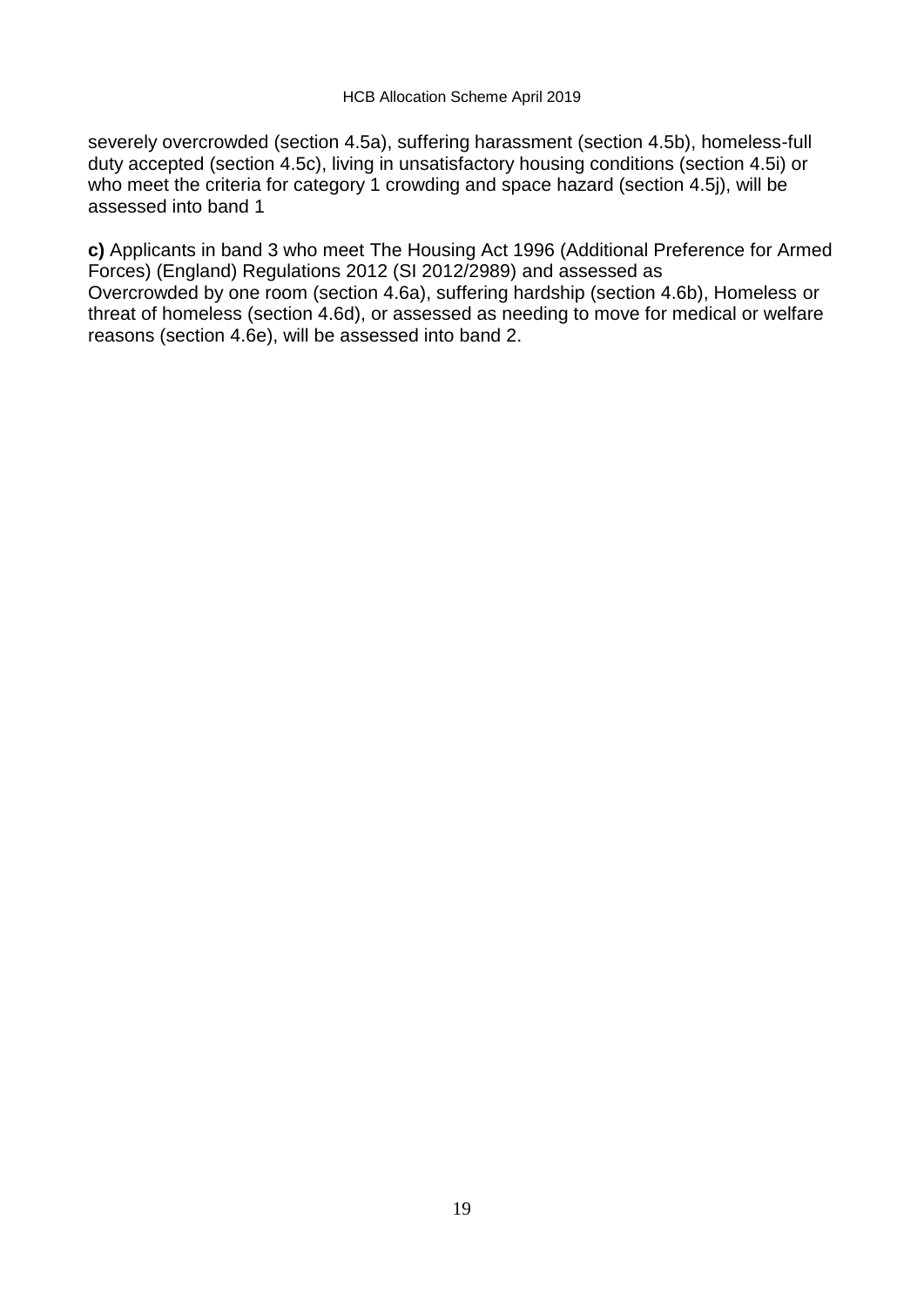# **5. Allocations**

The Allocation Scheme sets out the criteria used by the Council to assess and allocate accommodation made available by the BHP landlords. The housing accommodation available to the Council consists of the following:

- Housing accommodation owned by the Council
- Housing accommodation owned by partner housing associations

### **5.1 Allocation process**

All available BHP properties will be advertised to all bands and allocated via HomeChoice Bristol.

Once an application has been assessed and placed into the appropriate band, applicants will be able to express an interest (bid) on properties that match their needs. A list of applicants bidding on a property will be automatically generated and the property will be allocated to the household whose application is in the highest band with the oldest effective date ie the date placed in the band.

#### . **5.2 Exceptions to the usual allocation process**

### **A) Landlord own lets**

The Allocation Scheme allows for a small percentage of available properties to be advertised as a landlord own let. This means that landlords may decide not to allocate the property to the applicant in the greatest need.

When allocating a property as an own let, landlords will refer to their own lettings policies. Bristol City Council landlord may allocate up to 10% of their total vacancies as an own let, all other partner landlords may allocate up to 30% of their total vacancies. Where a landlord has chosen to allocate a property outside of the agreed HCB Allocation Scheme, this will usually be made clear within the advert. The following will count as landlord own selections:

i) An internal transfer

ii) A direct offer to an existing tenant

iii) A direct offer to an applicant from the housing register (exceptions apply, see 5.3)

iv) Properties that are not advertised to all bands

v) Properties advertised as a sensitive let

vi) Properties advertised with a preference to a particular group, for example working households (exceptions apply, see 5.2b).

vii) Properties allocated to an applicant not at the top of the shortlist (exceptions apply, see 5.2b)

### **b) Adapted properties**

In order to make the best use of housing stock landlords may advertise certain properties with adaptations (including level access properties) with priority to those applicants who need that particular adaptation. As a result, the property may be allocated to a household in a lower band. However, in making the decision to overlook higher band cases all landlords will have regard to whether this is the most suitable allocation and best use of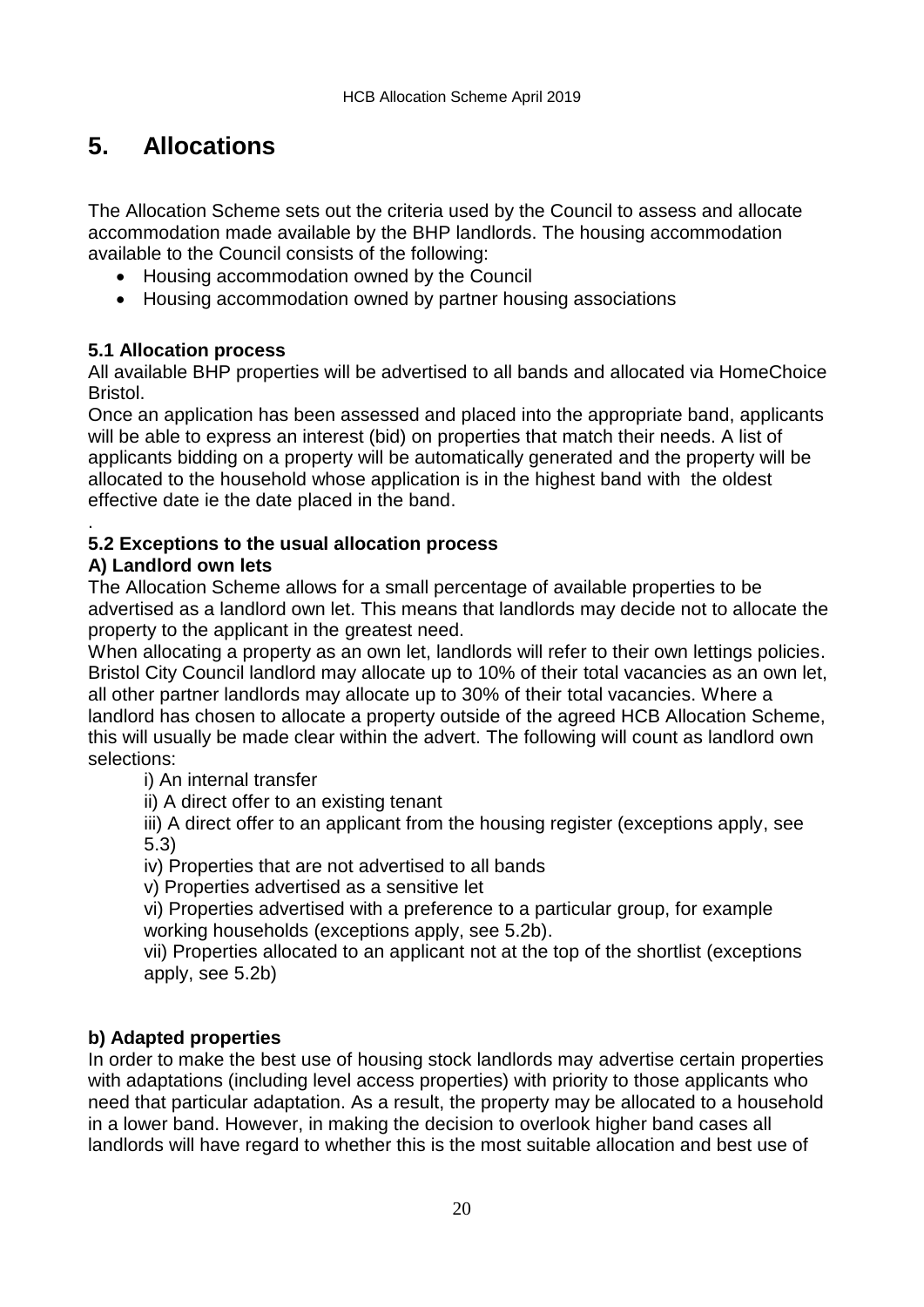stock.

Allocations made in this way will not count as a landlord own let.

### **5.3) Direct Offers**

In the circumstances listed below, a household will be directly offered a property. Offers will be made on a city wide basis whilst having regard to suitability. Direct offers made in this way will not count as a landlord own let.

#### **a) Offers to homeless households**

Homeless households owed the main homelessness duty under Section 193(2) of the Housing Act 1996 (as amended) will be expected to bid regularly for properties advertised via HomeChoice Bristol. However, at any time after the acceptance of the main homelessness duty, they may also be made a direct offer of suitable social housing under Part VI of the above Act in order to discharge the main homelessness duty. They may also be considered for privately rented properties offered on a 12-month assured shorthold tenancy basis.

Homeless households owed the Section 193C(4) duty to secure accommodation may also be made a direct offer of social housing, or of a privately rented property offered on a 6 month assured shorthold tenancy basis.

The length of time taken for a direct offer to be made will depend upon the circumstances of the household and the availability of suitable accommodation.

Applicants who refuse a suitable offer of accommodation will no longer be given priority based on criterion 4.5c of the HCB Allocation Scheme and they will be excluded from HomeChoice Bristol for 6 months. After this time a new application can be submitted and will be assessed.

### **b) Referrals from Police, Probation Service or Home Office**

Direct offers to applicants referred via one of these agencies will be agreed by a Specialist Advisor

#### **c) Council employee occupying tied accommodation**

In some circumstances where the applicant is a Council employee in tied accommodation and the Council requires vacant possession of that property, the applicant will be made a direct offer of suitable alternative accommodation. If the offer of suitable accommodation is refused the applicant will be assessed into the lowest band.

### **d) Key Ring Supported living**

Applicants assessed as having been accepted onto the Key Ring Supported Living scheme will be made one direct offer of suitable accommodation to enable them to move into their network. If the offer is refused the applicant will not be made any further direct offers and they will be expected to bid.

#### **e) Priority Move-on**

Applicants accepted onto the Priority Move-On Scheme will be allowed one month from the date of their assessment to secure accommodation. If they fail to secure accommodation within this time they will be made one direct offer of suitable accommodation, which includes privately rented properties offered on a 12-month assured shorthold tenancy basis.. Failure to accept this offer will result in the applicant being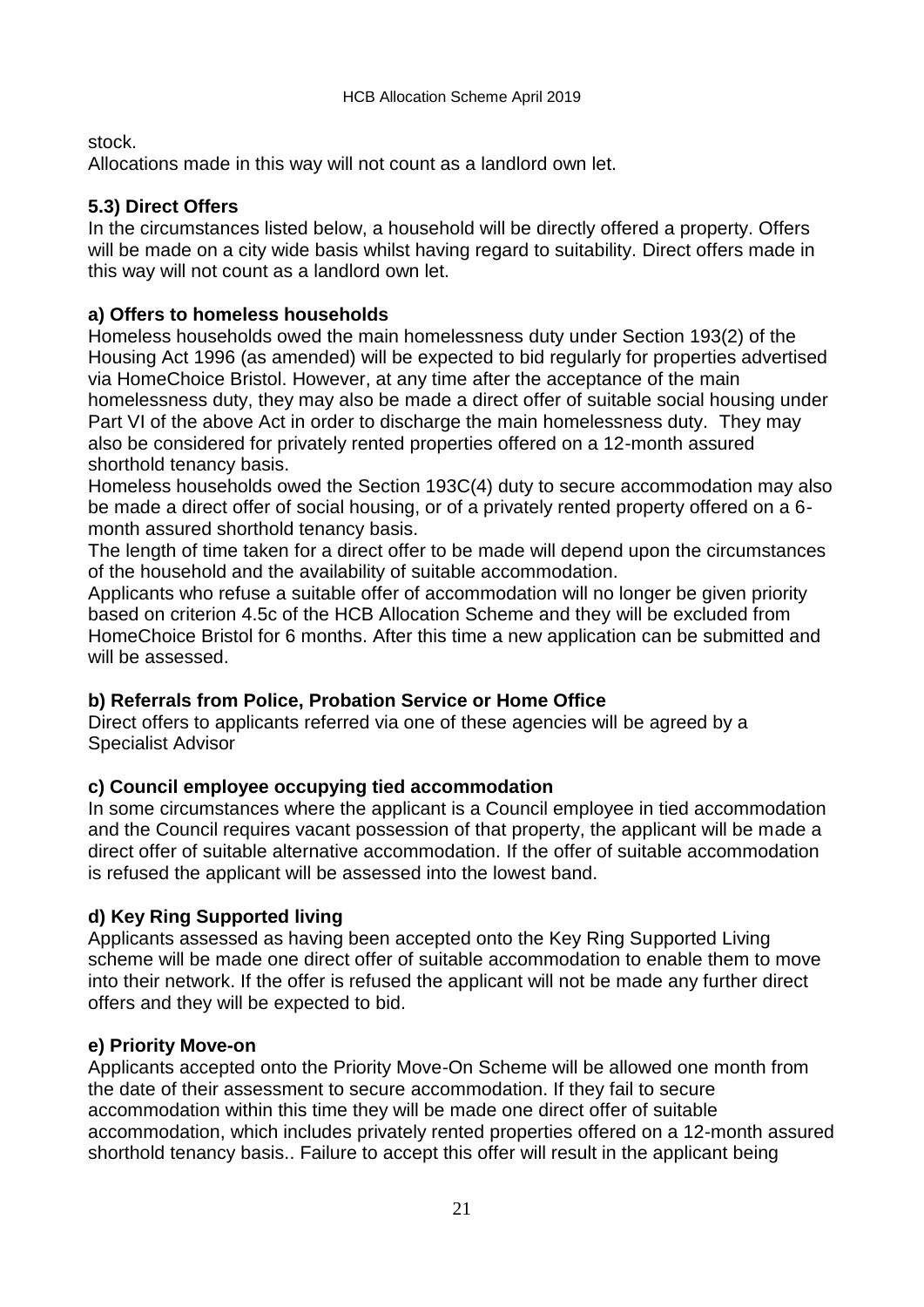reassessed into the lowest band and removal from PMOS. Applicants have the right to a review of the decision to be reassessed into the lowest band.

### **f) Hospital discharge**

Applicants assessed as a hospital discharge case under section 4.4i of this policy may be made a direct offer of suitable accommodation. The decision to make a direct offer will be dependent on the applicant's individual circumstances. In making this decision, consideration will be given to the applicant's ability to place bids for themselves and the type of accommodation required. Applicants will only receive one direct offer. If the applicant refuses a direct offer no further direct offers will be made. The applicant will remain on band 1 but will be required to place his/her own bids. If the applicant refuses a further offer they will be suspended from bidding as outlined in section 3.3c of the HCB Allocation Scheme.

### **g) Other exceptional circumstances**

The applicant does not fall within any of the categories listed in 5.3 a-f but in the opinion of the Housing Supply Manager requires a direct offer in order to resolve an urgent need to be rehoused

### **5.4 Bedroom standard**

For the purposes of this policy, overcrowding and bedroom entitlement is assessed in accordance with bedroom standard. The bedroom standard allows a separate bedroom to each:

- married or cohabiting couple
- adult aged 21 years or more
- two children under 10 of either sex can share a bedroom
- two boys under 21 can share a bedroom
- two girls under 21 can share a bedroom

### **5.4.1 Sharing with another household**

Where a household applying for rehousing is sharing a property with another household that will not be moving with them, the bedroom entitlement will be applied to all people living in the property. The application will be assessed on the basis that children of appropriate ages and gender (as set out in section 5.4) can share a bedroom regardless of whether they belong to the same family unit

### **5.4.2 Appropriate rooms**

When assessing if a household is lacking a bedroom a second living room that is suitable to be used as sleeping accommodation will be treated as a bedroom.

### **5.4.3 Studio flats**

Where an applicant and children are occupying a studio flat/bedsit, the property will be classed as having '0' bedrooms.

A studio flat is considered to be suitable for a single person or couple and if occupying such accommodation will not be considered as lacking a bedroom.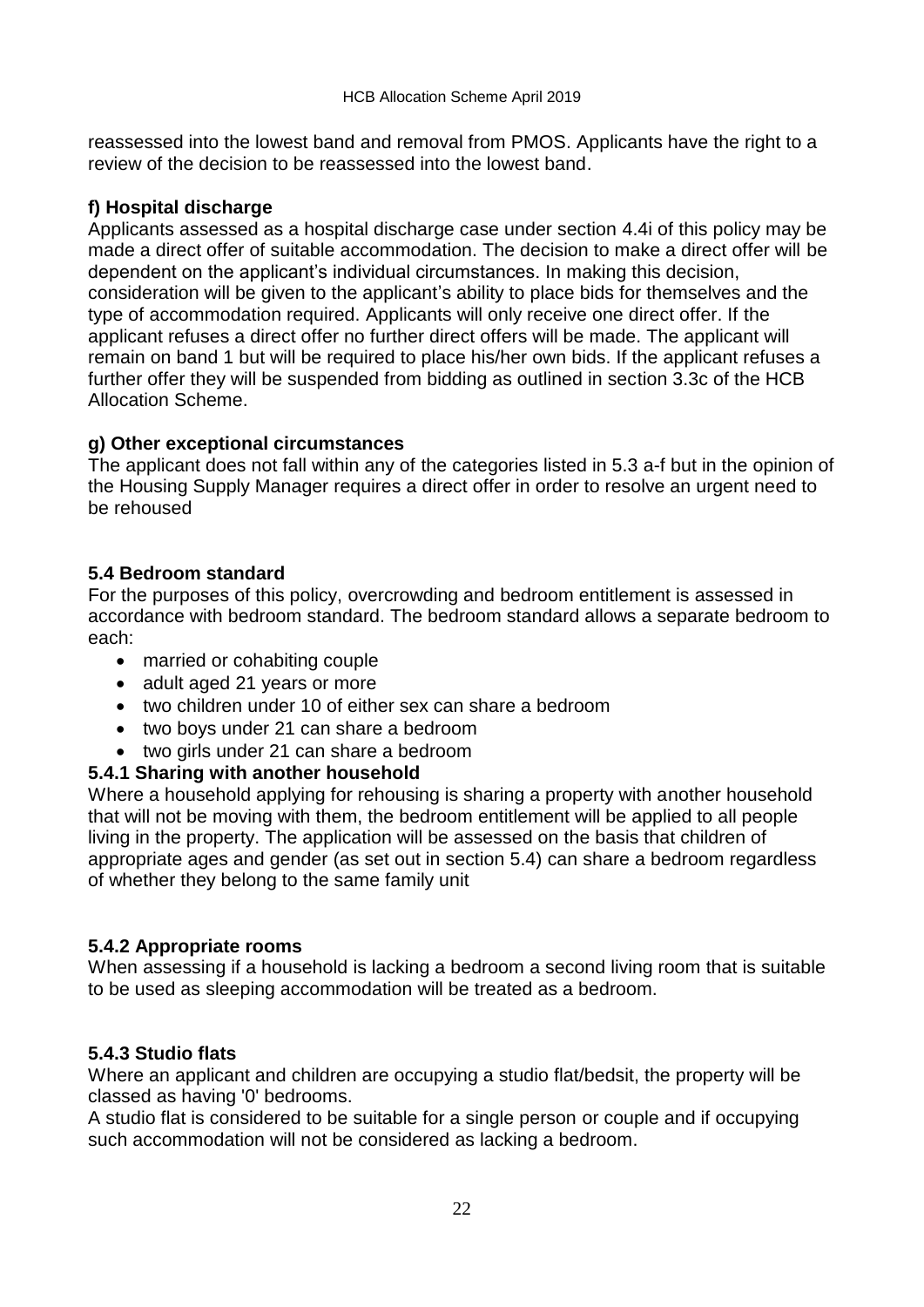### **5.4.4 Expectant mothers**

Expectant mothers, who on the birth of the child, will be eligible for a property larger than they currently need (as per section 5.5) will be allowed to bid on the larger property once they are 20 weeks pregnant.

### **5.4.5 Additional bedrooms**

Bedroom entitlement will be calculated based on the bedroom standard. However, in exceptional circumstances, where an applicant or household member has significant overnight care needs, an additional bedroom may be agreed. Each case will be assessed on an individual basis, taking into account a number of different factors.

The decision to agree an extra bedroom on health grounds will be made by a Health and Housing Officer.

### **5.4.6 Split Families**

Applications from split households who wish to live together will be assessed from the better of the two properties based on the households needs.

### **5.5 Bedroom entitlement**

The size of property a household can be considered for is based on the bedroom standard (see section 5.4).

The following table outlines the number of bedrooms a household would usually be considered for. However this may vary dependant on permitted numbers allowed in the property. On occasions where a property has a smaller permitted number than usual this will be outlined in the property advert.

| Household                                                                                                            | <b>Number of bedrooms</b>                              |
|----------------------------------------------------------------------------------------------------------------------|--------------------------------------------------------|
| Single Applicant                                                                                                     | Studio or 1 bed                                        |
| Single applicant aged over 60 years                                                                                  | Studio or 1 bed (including sheltered<br>accommodation) |
| Couple [Couples can bid for studios that are large<br>enough for 2 people. This will be specified on the<br>advert.] | 1 bed or studio                                        |
| Couple aged over 60 years                                                                                            | 1 bed or studio (including sheltered<br>accommodation) |
| Single applicant or couple expecting a child                                                                         | 1 bed or 2 bed                                         |
| Single applicant or couple with 1 child                                                                              | 2 bed                                                  |
| Single applicant or couple with 2 children (mixed<br>or same sexes under 10 years)                                   | 2 bed                                                  |
| Single applicant or couple with 2 children (same<br>sexes both under 21 years)                                       | 2 bed                                                  |
| Single applicant or couple with 2 children (mixed<br>sexes at least 1 over 10 years)                                 | 3 bed                                                  |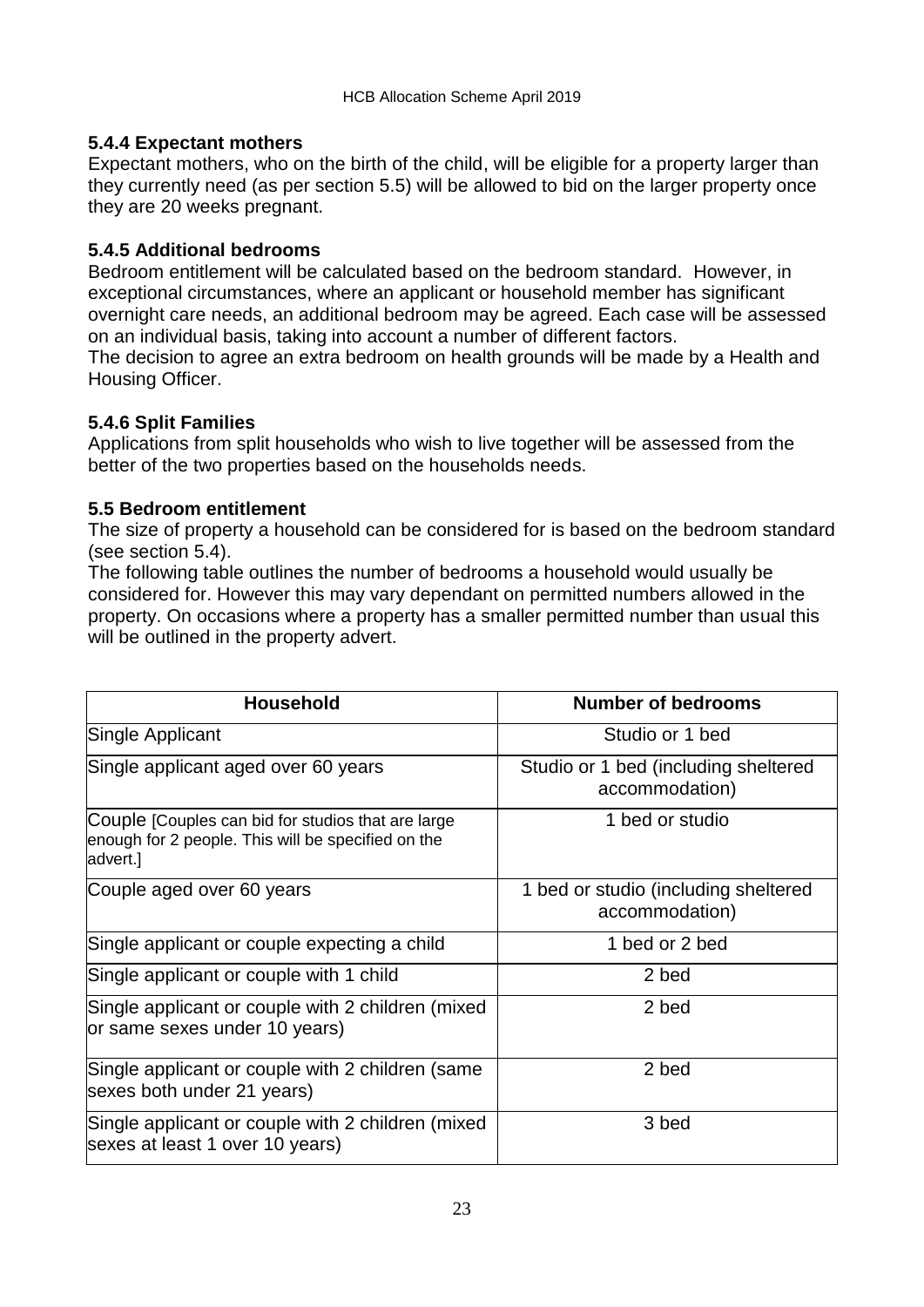| Single applicant or couple with 3 children (mixed<br>sexes, all under 10 years)                                            | 3 bed      |  |  |
|----------------------------------------------------------------------------------------------------------------------------|------------|--|--|
| Single applicant or couple with 3 children (same<br>sexes, all under 21 years)                                             | 3 bed      |  |  |
| Single applicant or couple with 3 children (mixed<br>sexes, all under 21 years)                                            | 3 bed      |  |  |
| Single applicant or couple with 3 children (same<br>sex, 2 under 21 years and 1 over 21 years)                             | 3 bed      |  |  |
| Single applicant or couple with 3 children (same<br>sex, 1 under 21 years and 2 over 21 years)                             | 3 or 4 bed |  |  |
| Single applicant or couple with 3 children (same<br>sex, all over 21 years)                                                | 3 or 4 bed |  |  |
| Single applicant or couple with 3 children (mixed<br>sexes, all over 21 years)                                             | 3 or 4 bed |  |  |
| Single applicant or couple with 3 children (1 over<br>21 years and 2 mixed sexes 1 under 10 years<br>and 1 over 10 years). | 3 or 4 bed |  |  |
| Single applicant or couple with 4 children (same<br>sex, all under 21 years)                                               | 3 bed      |  |  |
| Single applicant or couple with 4 children (mixed<br>sexes, all under 10 years)                                            | 3 bed      |  |  |
| Single applicant or couple with 4 children (2 of<br>each sex, all under 21 years)                                          | 3 bed      |  |  |
| Single applicant or couple with 4 children (same<br>sex, 3 under 21 years and 1 over 21 years)                             | 3 or 4 bed |  |  |
| Single applicant or couple with 4 children (3)<br>same sex under 10 years and 1 opposite sex<br>over 10 years)             | 4 bed      |  |  |
| Single applicant or couple with 4 children (3)<br>mixed sexes under 10 years and 1 over 21<br>years)                       | 4 bed      |  |  |
| Larger families may bid for large 3 bedroom, 4, 5 and 6+ bedroom properties.                                               |            |  |  |

Due to the lack of availability of larger family accommodation, households requiring 4+ bedrooms may, with the household's agreement, be considered for properties smaller than their bedroom entitlement so long as this does not make them overcrowded by 2+ rooms.

Please note that The Council's Health and Housing team may restrict the type of property or increase the size of a property a household can bid for due to health reasons.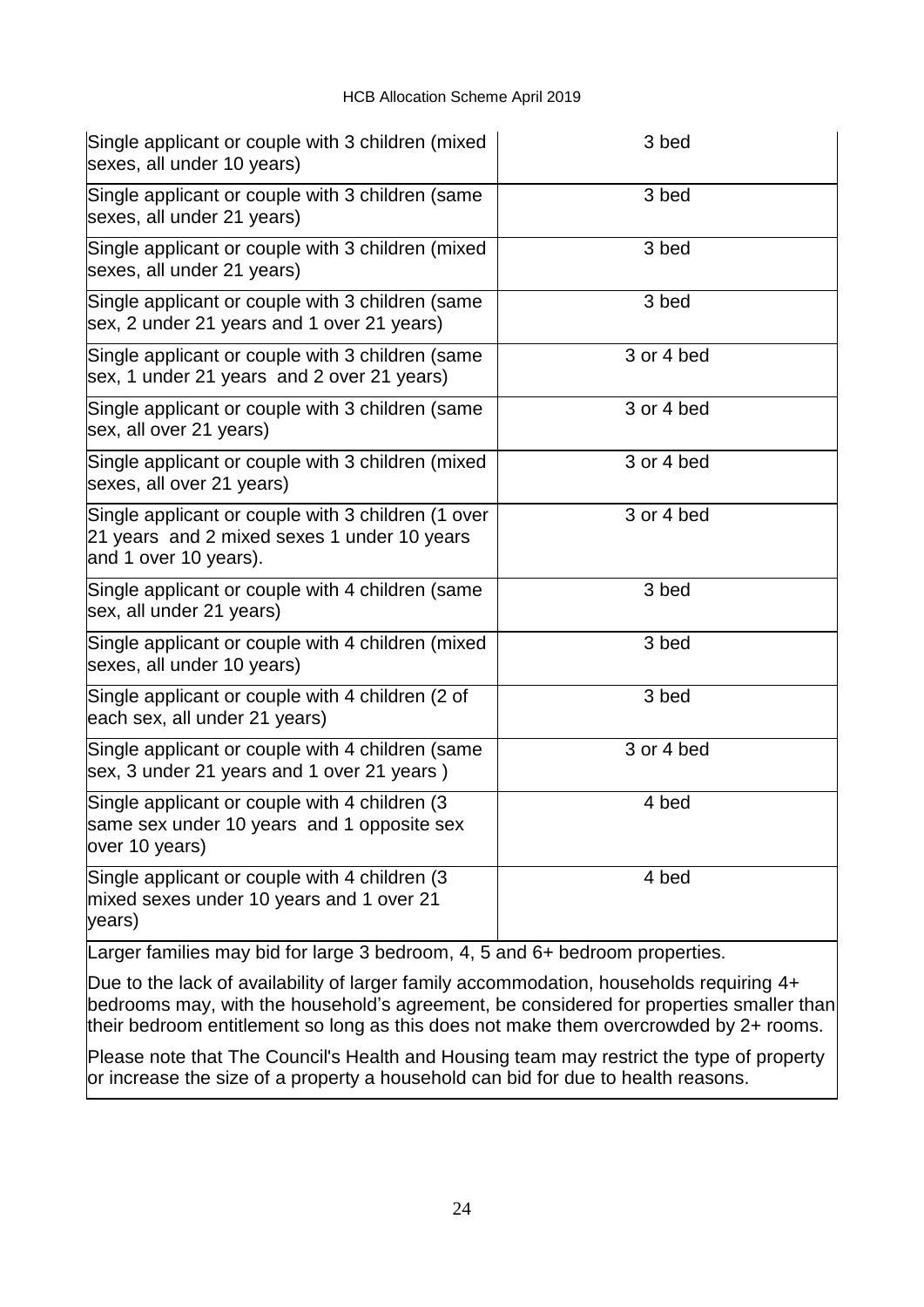#### **5.6 Letting restrictions**

Some properties have lettings restrictions, for example 'no pets' or 'no children under 10 years old' due to lack of sound insulation. Any restrictions will be explained in the advert and applicants who do not meet the criteria will not be eligible to bid.

#### **5.7 Lawrence Weston Local letting policy**

The local lettings policy in Lawrence Weston is designed to support and strengthen community cohesiveness by new housing to long-term residents in housing need who may otherwise leave the area. The policy requires only 50% of any new affordable housing to apply the local lettings policy, so that the remaining 50% of new affordable housing is available for those on Homechoice Bristol.

#### **5.8 New build schemes**

For all new developments over 5 units landlords will agree a lettings plan with the HCB Team.

#### **5.9 Extra Care Housing**

Applicants who wish to be considered for Extra Care Housing must have a recognised support need. Housing accommodation is primarily for people over 65 years of age, but if you are disabled, have learning difficulties or have mental health issues then you may be eligible if you are over 55.

Properties will be allocated to people on the Adult Care 'waiting list'. To be included on this list the applicant should contact Care Direct to request an assessment for Extra Care Housing. Applicants applying for Extra Care Housing who already have a social worker assigned to them must advise Care direct of this. Care Direct can be contacted on 0117 922 2700.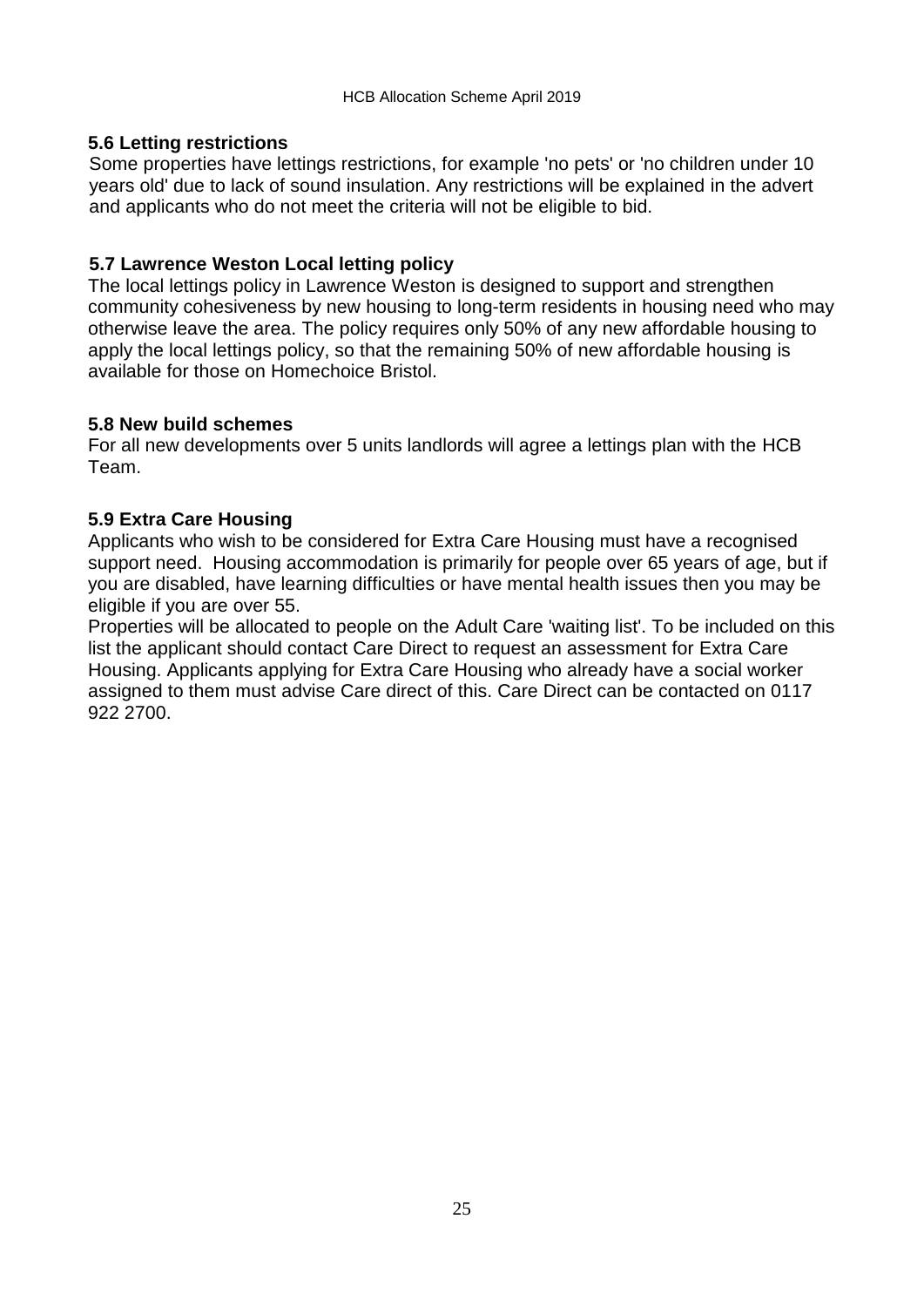# **6. Monitoring applications**

### **6.1 Applicants that do not bid**

Applicants in Bands 1 and 2 will be given 6 months from the date of assessment in band 1 or 2 to place a bid. If they do not place a bid during that time they will no longer qualify for the housing register. The HCB Team will review the applicant's bidding within this period. Applicants in Bands 3 and 4 will be given 1 year from their registration date on HCB to bid. Applicants that have not bid will no longer qualify to be included on HCB

The decision to exclude applicants in any band will be made on the basis that they will not qualify for HomeChoice Bristol for a period of 6 months unless there is a significant change in circumstances. Exceptions may be considered depending on the availability of suitable accommodation and personal circumstances of the applicant. Applicants can seek a review of this decision (see section 7.2)

At the end of the exclusion period a new application would need to be submitted in order to be reconsidered on HCB.

#### **6.2 Applicants in Bands 1 and 2 that are not made a successful offer within 9 months**

Applicants in bands 1 & 2 that have not been made a successful offer within 9 months of being assessed in band 1 or 2 will be re-assessed into band 4 for a period of 6 months. After 6 months applicants will be reassessed based on circumstances current at that time. Exceptions may be considered depending on the availability of suitable accommodation

#### **6.3 Applicants owed a homelessness duty under Section 193(2) or Section 193C(4) of the Housing Act 1996 (as amended) who do not bid**

These applicants are not subject to paragraphs 6.1 and 6.2 above. However, they may be made a direct offer as specified by paragraph 5.3a) above.

### **6.4 Applicants accepted on the Priority Move-On Scheme who do not bid**

These applicants are not subject to paragraphs 6.1 and 6.2 above. However, they may be made a direct offer as specified by paragraph 5.3e) above.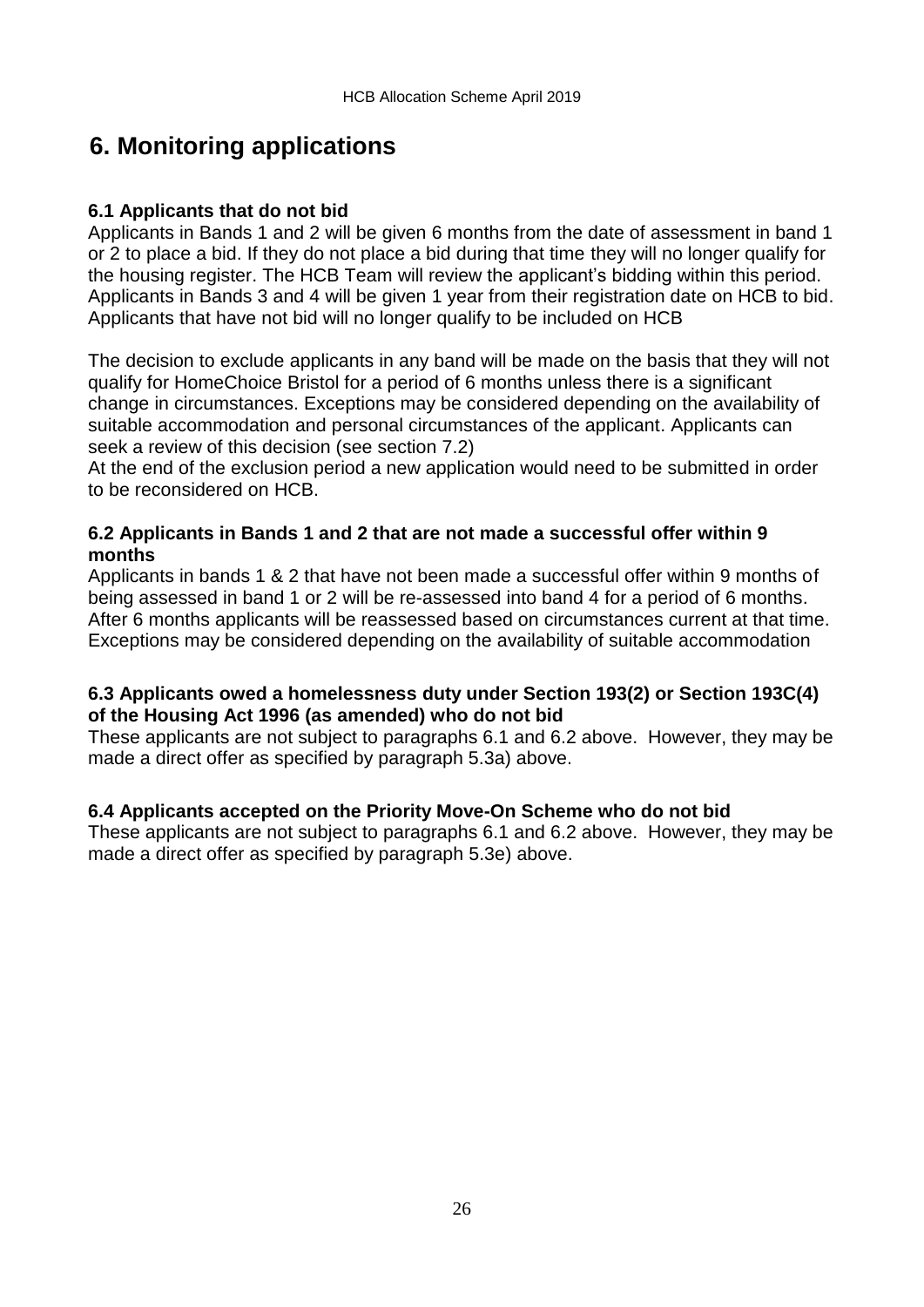# **7. OTHER BANDING POLICY**

#### **7.1 Changes in, and confirmation of, applicants' requirements**

An applicant must notify the Council of changes to his/her circumstances as soon as possible and must renew his/her application annually.

On renewal, applicants may be required to provide proof of their continued eligibility on **HCB** 

Applications will be reassessed at every change in circumstances. This includes a move to a new address. If a household moves to an address outside of the Bristol city boundary, their application will be reassessed, which may result in non-qualification for HomeChoice Bristol

Proof of household details will be sought for all applicants who are likely to be assessed as being overcrowded in their current accommodation, as part of the assessment and in the event of receiving an offer of accommodation. This includes ID for all household members, proof of address for all adults on the application and proof of receipt of child benefit for all children on the application.

#### **7.2 Right of review**

An applicant has the right to request a review of the Council's decision:

- a that they have been determined as not eligible for assistance.
- b that they do not qualify to be included on HCB (\*see exception)
- c as to which band they are in.
- d that they have been suspended from bidding
- e that they have been overlooked for a property they have bid on
- f that as a household owed a homelessness duty under Section 193(2) of the Housing Act 1996 (as amended) they will only be offered temporary accommodation due to having a Bristol Housing Partnership debt
- g that the application has been deferred until such time that the applicant is able to sustain a tenancy

\*There will be no separate right of review for a decision to exclude an applicant from HomeChoice Bristol as a result of a homelessness duty being discharged.

Anyone wishing to seek a review must do so in writing within 21 days of being notified of the relevant decision. Their review request must give reasons as to why the decision is considered to be wrong. An officer more senior than the one who made the original decision will consider the review.

#### **7.3 Officers authorised to allocate council properties**

Strategic Director, Service Director for Landlord services, relevant service managers, team managers and relevant team leaders.

#### **7.4 Housing officer responsibilities**

Any council employee who knows an applicant personally will not be involved in the assessment of the application, in the allocation of property to that applicant, or in a nomination. The employee is required to notify their line manager of the situation.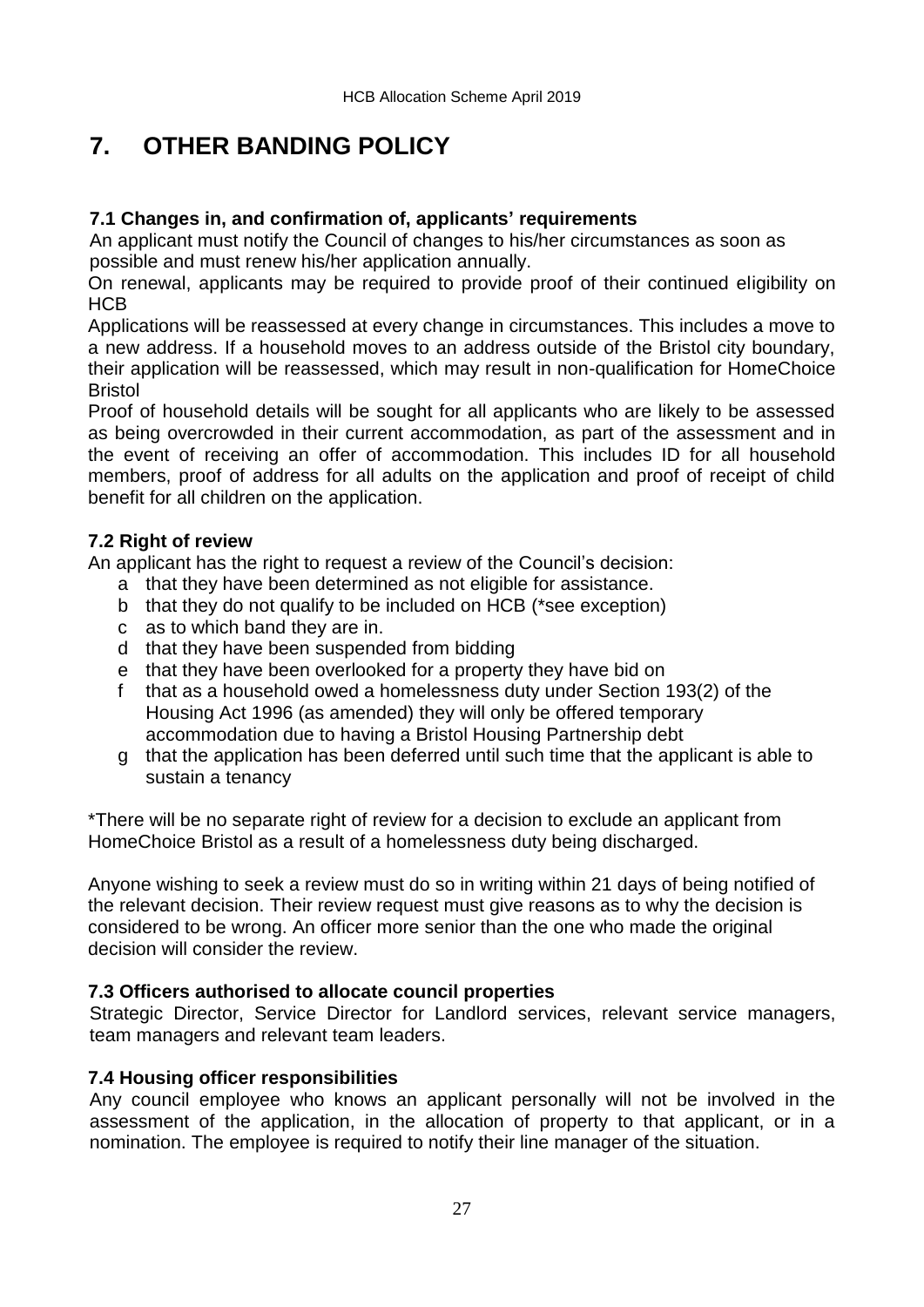#### **7.5 Applications from Bristol City Council employees in tied accommodation.**

Bristol City Council employees in tied accommodation will be placed in band 1 in instances of:

- redundancy
- ill health retirement
- retirement
- resignation where service has been satisfactory for a minimum of five years
- redeployment or promotion to a non-residential post.

Partners of employees who die in service also qualify for band 1.

Rehousing applications from people who resign before completing 5 years' service are to be considered on their individual merits.

Employees will be eligible to bid for accommodation that is appropriate to the size of their household (see section5.5).

#### **Owners who become wardens/caretakers**

People who own residential accommodation at the time of being offered a post are to be made aware that band 1 will not be awarded when the period of employment ends (unless there are exceptional circumstances). The application for housing will be assessed on the employees housing need.

#### **Council tenants who become wardens/caretakers**

Where a council tenancy is relinquished in order to take up such a job offer the applicant is to be advised that they may only bid for accommodation of a size, and type, appropriate to the households needs at the end of the period of employment (as specified above) and not the same type of accommodation they lived in previously. Full policy available.

#### **7.6 BHP tenants going to prison - future rehousing requests**

Where a BHP tenant is about to serve a prison sentence, they will be encouraged to surrender their tenancy where that tenancy is not sustainable during the sentence. The tenant will:

 $\bullet$  be issued with a letter explaining the process upon their release

be advised to submit an application on HomeChoice Bristol before their expected release date with a copy of the letter issued to them (as above).The application for rehousing will be considered in band 1 they will be allowed 1 month to successfully bid for a property after which time a direct offer of a property will be made on a citywide basis.

However, if their prison sentence relates to an offence that could have resulted in proceedings to regain possession of their tenancy, further enquiries will need to be made to ascertain if the applicant qualifies to be on the Bristol Housing Register (see 3.2 – Qualification Criteria)

#### **7.7 Worsening or deliberately failing to improve Housing Circumstances**

An applicant will be given reduced priority if the Council is satisfied they deliberately did, or failed to do, something which, in consequence, led to a worsening of their housing circumstances. The household will be placed into Band 4. The situation will be reviewed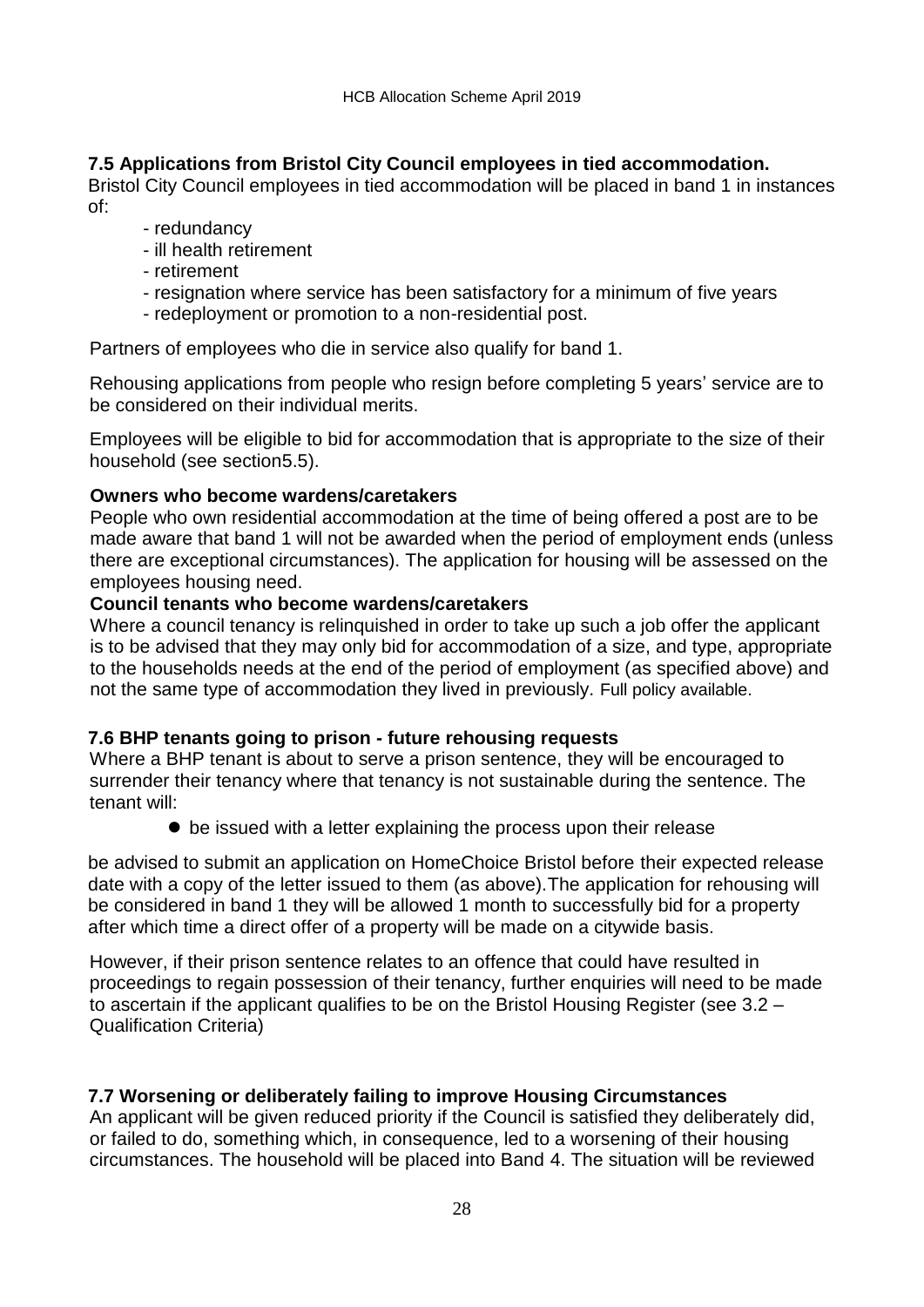upon a material change of circumstance within the household. Examples of which could include (but not limited to):

- A household moving from an affordable property where, according to the bedroom standard they are appropriately housed to a property where they are overcrowded.
- A household giving up an affordable and suitable private rented tenancy which they are able to maintain, to move in with other relatives, creating a situation of overcrowding.
- A household requesting or colluding with a landlord or family member to issue them with a Notice to Quit.
- An applicant gives up settled accommodation that is reasonable to occupy in order to move into less settled or overcrowded accommodation
- An applicant deliberately overcrowds their property by moving in friends and/or other family members who have never lived together previously and/or have not lived together for a long time, then requests rehousing to larger accommodation
- An applicant who refused a final offer of accommodation made in order to discharge a homelessness duty, and who has subsequently re-applied to HCB following the end of their exclusion.

The above list is not exhaustive.

#### **7.8 Household members**

An applicant can only include members of their immediate family who normally live with them (or who would live with them if it were possible for them to do so) or other people who have an extenuating need to live with them.

Immediate family includes

- The applicant
- The applicant's spouse or partner.
- Dependent children including children to whom the applicant has legal guardianship of and children that are adopted or fostered.A kinship foster child will only be included as an immediate family member if the arrangement is formally agreed and approved by Bristol City Council's Children's Services
- Elderly parents will only be included where the Health and Housing team have agreed that they need to live with the applicant for health reasons and only if they are eligible for housing assistance. Due to the lack of large/adapted family accommodation any request to include elderly parents as household members may be refused if their housing needs can be better met via sheltered housing and a package of care.

Who cannot be included as part of the Household?

 Adult children unless it can clearly be seen that they have occupied the parental home as their only or main home for the last 2 years. They will not be included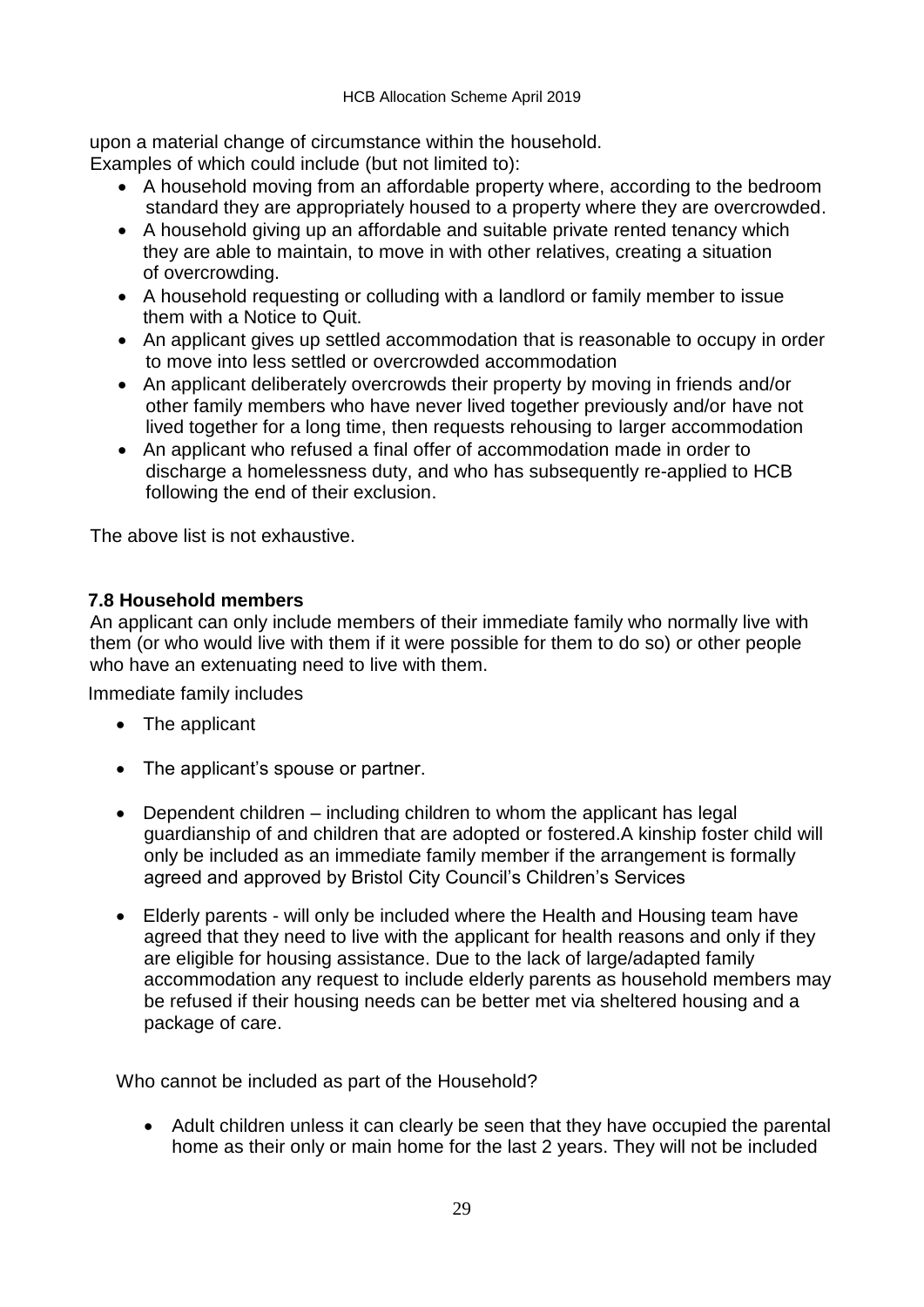where they have spent a considerable amount of time away from the home and only recently returned.

- Students in full time education/residential setting and living away from the address applied from
- Extended family members for example grandparents, aunts, uncles, nephews, nieces and cousins.
- Siblings of the applicant or applicant's spouse or partner
- Friends
- Lodgers

#### **Exceptions**

People who have an exceptional need to live with the applicant can be defined as those people who are not included in the definition of immediate family, but who have a real need to live as part of the household in order to give or to receive care or support.

This may include

- An adult child
- Elderly parents Elderly parents will only be included where the hHealth and Housing team have agreed that they need to live with the son or daughter for health reasons and only if they are eligible for housing assistance. Due to the lack of large/adapted family accommodation any request to include elderly parents as household members may be refused if their housing needs can be better met via sheltered housing and a package of care.
- A carer If an applicant needs full- time care and there is no one available in their immediate family to provide this care and there are no other housing options.

Applications where household members have a BHP debt from a former or current tenancy of £500 or more will be prevented from bidding. This will also apply where the household member's BHP debt combined with the applicant's BHP debt exceeds £500 as set out in 3.3a.

### **7.9 Statutorily homeless households who are unable to live independently**

Where it is considered that an applicant who falls within any of the homelessness banding categories is unable to sustain independent accommodation, their application will be suspended until such time as their Housing Advisor, in consultation with any relevant professionals such as a supported housing provider, considers that the applicant is able to manage a tenancy and is ready to move on to independent living. The decision to suspend an applicant will be made by the Housing Advisor. Applicants will have the right to request a review of any such decision (*see 7.2 Right of Review*).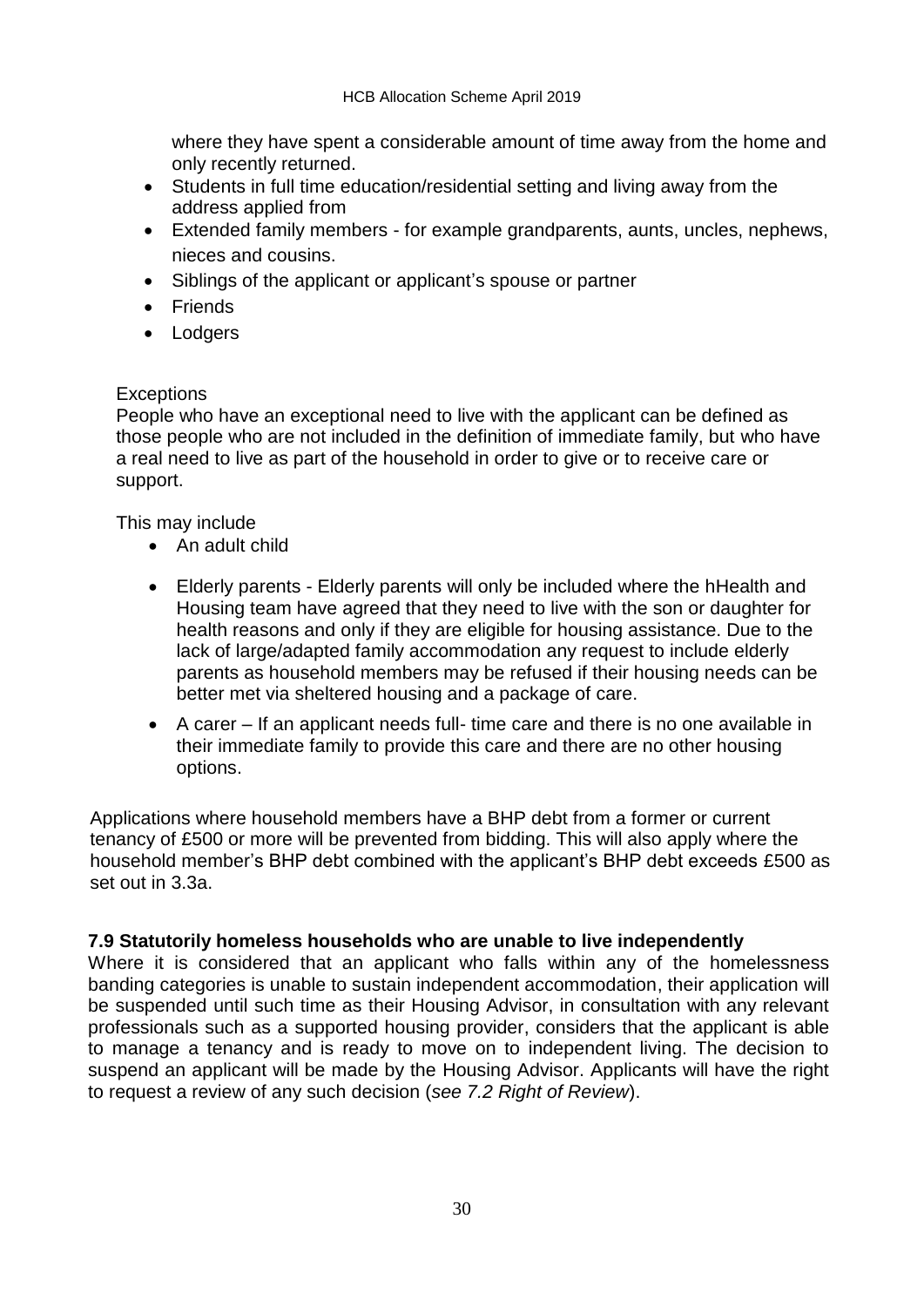# **Appendix 1**

#### **Glossary of terms**

**Affordable Rent -** Affordable rents are set at 80% of the market rent in the private sector.

**Assured tenancy -** Assured tenancies are offered to existing housing association tenants and those of other Registered Providers who transfer/mutually exchange if the property is being let as an assured tenancy.

**Bedroom Entitlement** – the number of bedrooms that a household can be considered for

**BHP tenant** - A tenant of one of the Bristol Housing Partners whose tenancy is in the Bristol City boundary

**Bristol City Boundary** – Bristol City Boundary is intended as the administrative City Council Boundary. If you are liable for Council tax in Bristol then you will be classed as living in the Bristol City Boundary. If you are liable for council tax in any other area then you will not be classed as living in the Bristol City Boundary.

**Care leaver** - a young person aged between 16 and 25 who is or has been looked after for a total of 13 weeks or more after their fourteenth Birthday and who continue to be looked after at 16 or 17 years of age.

**Effective date-** the date an application was assessed into the band

**Fixed Term tenancy** - Fixed term tenancies are offered for a fixed period of time and the tenancy ends on the last day of that period or term. The partner landlords will decide their own typical length to offer a tenancy

**Flexible tenancy** - A flexible tenancy is a fixed term secure tenancy with most of the same rights as a secure tenancy but last for a fixed period. A flexible tenancy will usually last 5 years, following an introductory tenancy of 12 months.

**Foster Carer** – Someone who looks after a child or young person in their home, as agreed by Bristol City Council Children and Young People's Services, who cannot live with their parents.

**Hardship –** This includes situations where an applicant needs to move to a different locality in order to give or receive care, or to access specialised medical treatment

**Introductory tenancy** -This is a 12 month probationary tenancy given by Bristol City Council and is known as a trial period. An introductory tenancy will become secure so long as there are no serious breaches of tenancy

**Responsible authority –** This is the Local Authority that last looked after the child or young person.

**Restricted person** – A person who is a member of the main applicant's household, who is ineligible for assistance in his or her own right, but upon whom the main applicant is reliant in order to establish homelessness or priority need.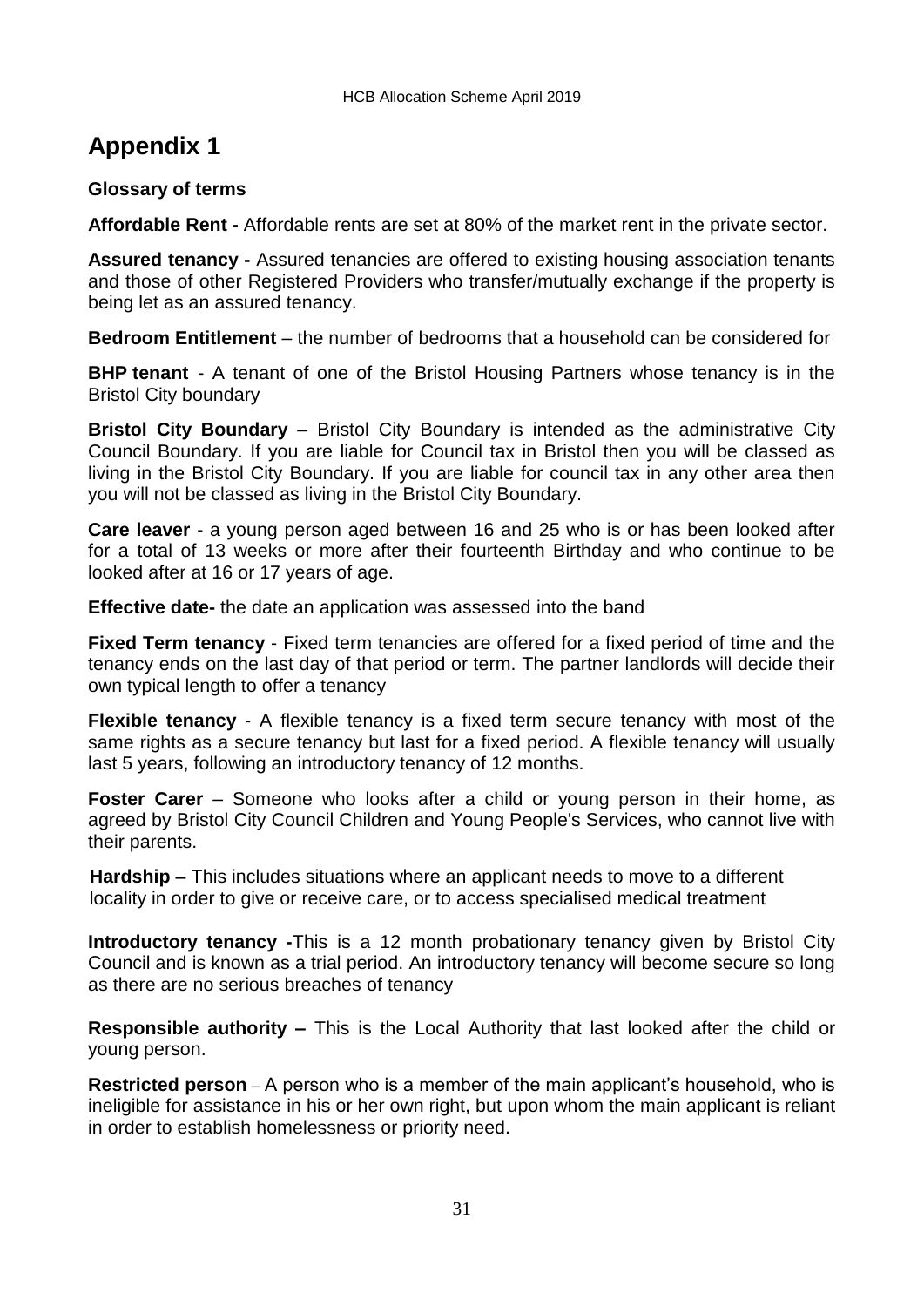**Secure tenancy** - A secure tenancy will be awarded at the end of a 12 month probationary tenancy so long as there have been no breaches of tenancy

**Serious illness or disability** – Cases that have been assessed, by the Health and Housing Team, as having acutely serious overt health problems with unequivocal need for change of accommodation to alter the course of daily functioning e.g. a wheelchair user who lives in a top floor flat with no lift or who has extreme mental health issues living in a neighbourhood which is overtly contributing to destruction of independent living.

**Serious unacceptable behaviour**- Any breach of tenancy conditions including ASB and non-payment of rent where legal action has been taken by the Police or any Council department or any landlord

**Social Rent** -Social rent is based on a formula set by government. It is usually less than an affordable rent.

**Starter tenancy** - Starter tenancies are assured short-hold tenancies which are given to new social housing tenants. This is a probationary tenancy for a period of 12 months. After 12 months, if the tenancy has been conducted satisfactorily, it will automatically convert to an assured tenancy. If a starter tenancy is not conducted satisfactorily, it may be extended for six months or terminated.

**Tied accommodation –** accommodation occupied by employees of the Council where their contract of employment requires them to occupy dwelling houses for the better performance for their duties.

**Under occupying** – a household under occupies accommodation when they are occupying accommodation that is larger than their maximum room entitlement.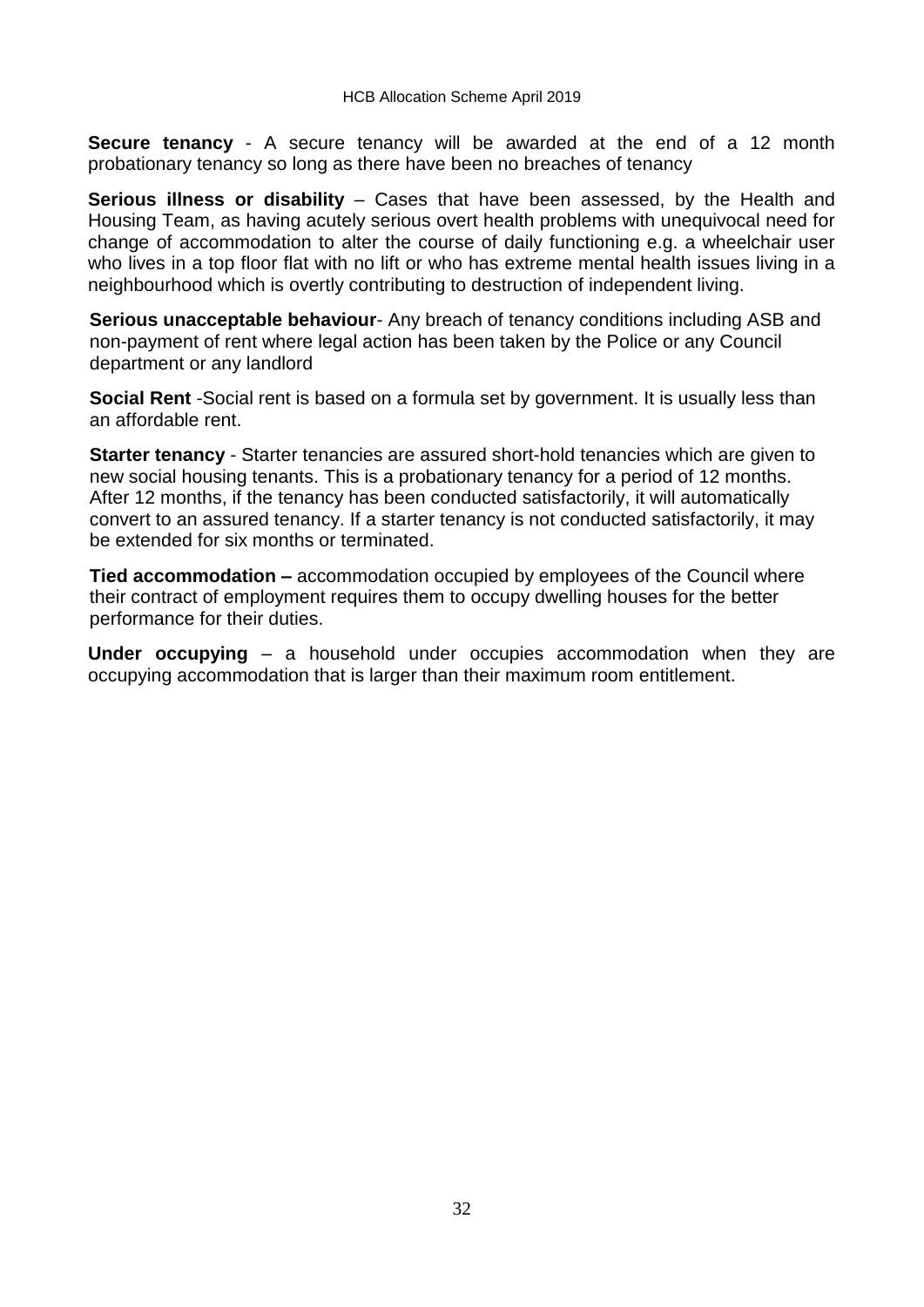# **Appendix 2**

### **BHP landlords**

**Bristol City Council** PO Box 595, Bristol, BS99 2AW

#### **Brunelcare**

Saffron Gardens, Prospect Place, Whitehall, Bristol, BS5 9FF

#### **Clarion Housing**

Level 6, 6 More London Place, Tooley Street, London, SE1 2DA

#### **Curo**

The Maltings, River Place, Lower Bristol Road, Bath, BA2 1EP

#### **Elim Housing Association**

Units 3 & 4, Pinkers Court, Briarlands Office Park, Gloucester Road, Rudgeway, South Gloucestershire, BS35 3QH

**Guinness Hermitage** Estune Business Park, Block C, Wild Country Lane, Long Ashton, Bristol, BS41 9AF

#### **Habinteg Housing Association Ltd**

41 Valentine Close, Hengrove, Bristol BS14 9ND

#### **Housing 21**

Longwood house, Lovelane Industrial Estate, Cirencester, Gloucestershire, GL7 1YG

#### **LiveWest**

Weston Gateway Business Park, Weston Super Mare, Somerset, BS24 7JP

#### **Merlin Housing society**

Building 1, Riverside Court, Bowling Hill, Chipping Sodbury, Bristol, BS37 6JX

#### **Places for People Housing Association**

4 th Floor, 10 Victoria Street, Bristol, BS1 6BN

#### **Riverside Group**

12 Dowry Square, Hotwells, Bristol, BS8 4SH

#### **Sanctuary Housing South West Ltd**

Estuary House, Peninsular Park, Rydon Lane, Exeter, EX2 7XE

#### **Solon South West Housing Association Ltd**

1 Newfoundland Court, St Pauls Street, Bristol, BS2 8AN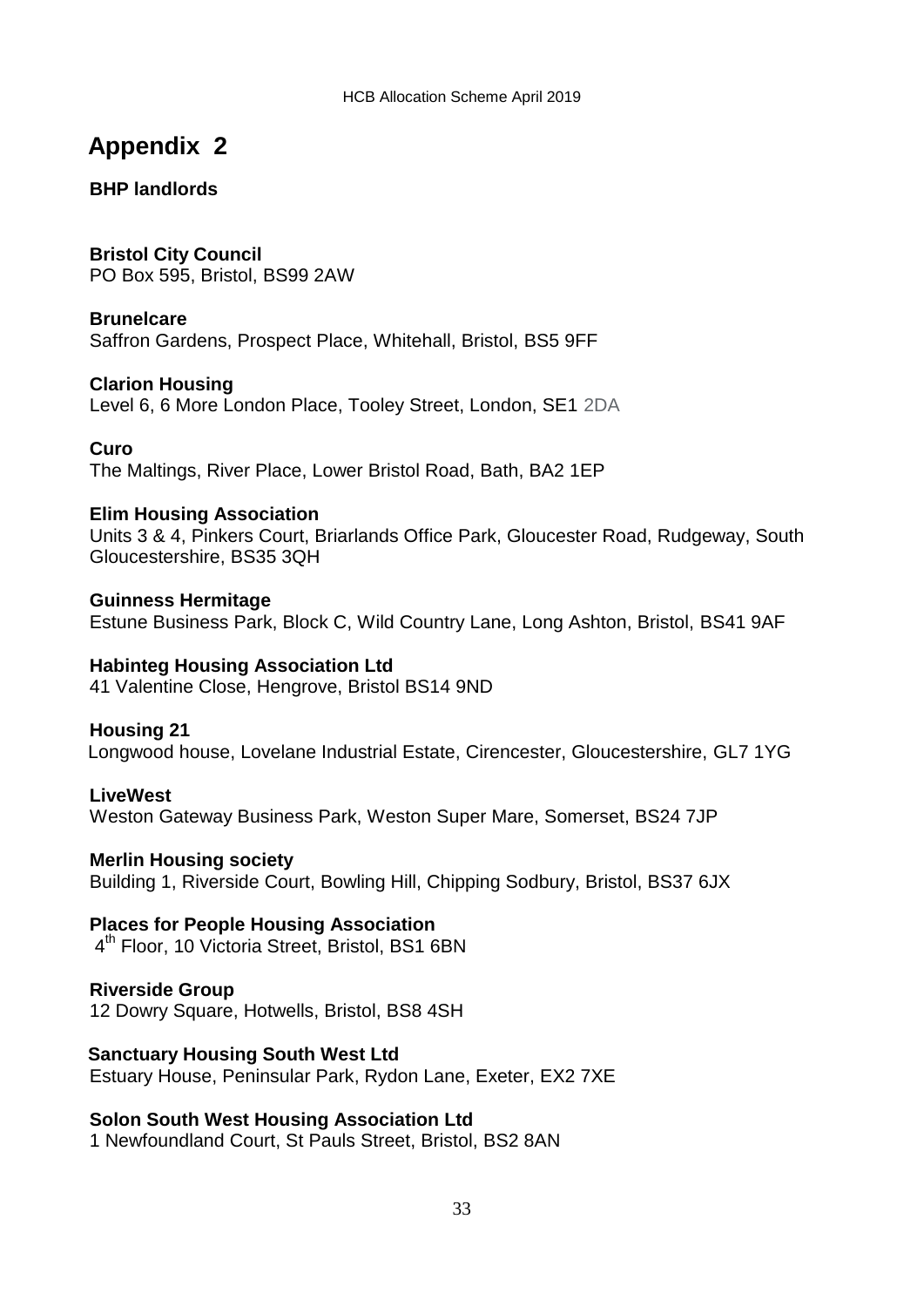### **Sovereign Housing Association**

Brabazon House, Unit 11 Brabazon Office Park, Golf Course Lane, Filton, Bristol BS34 7PZ

#### **St Monica Trust**

Cote Lane, Westbury-on-Trym, Bristol, BS9 3UN

#### **Stonewater Housing association**

450 Woodland Court, Ash Ridge Road, Bradley Stoke, Bristol, BS32 4LB

#### **United Communities**

Eden House 10 Eden House, Eastgate Office Park, Eastgate Road, Bristol BS5 6XX